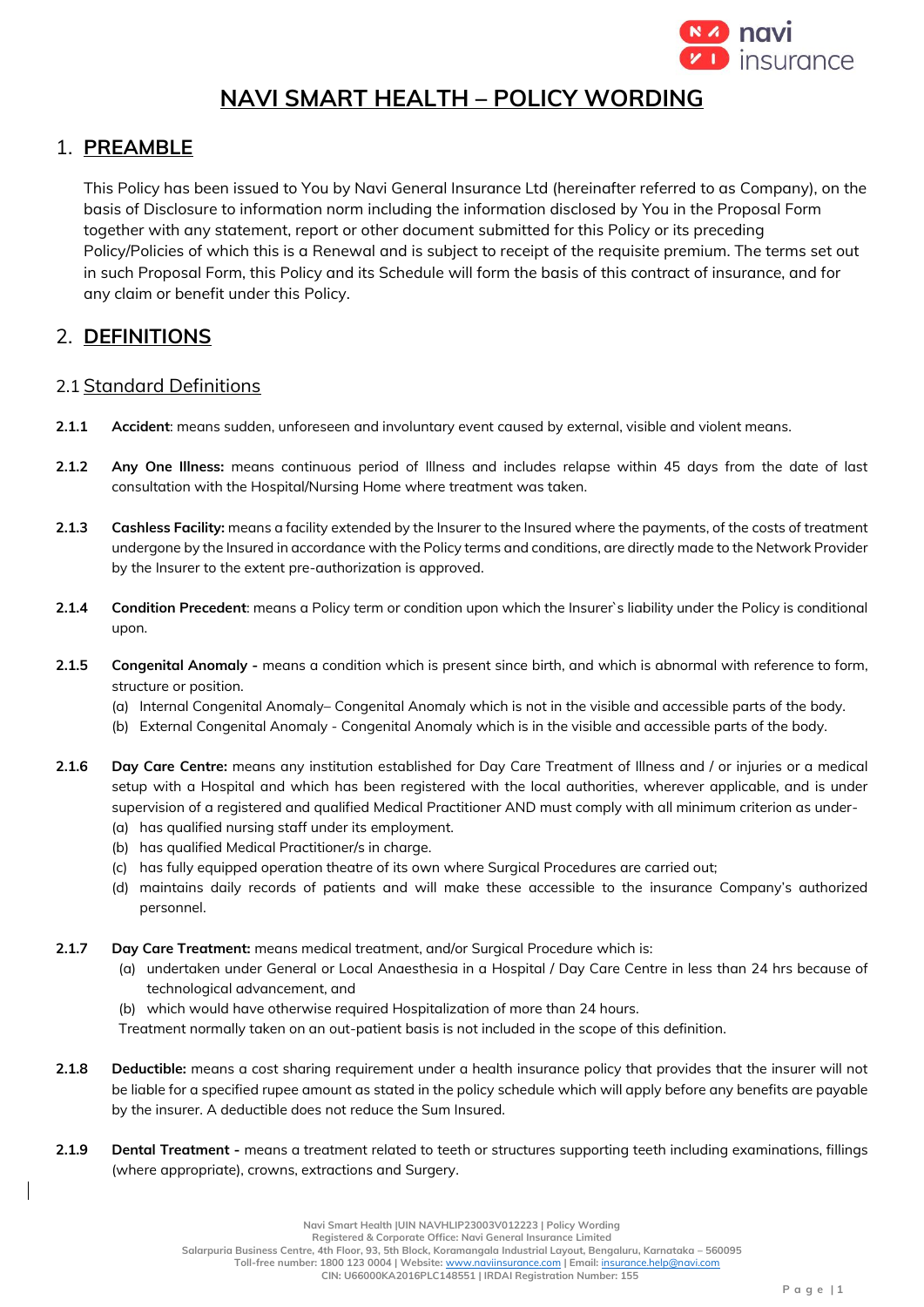

- **2.1.10 Disclosure to information norm:** The Policy shall be void and all premium paid thereon shall be forfeited to the Company in the event of misrepresentation, mis-description or non-disclosure of any Material Fact.
- **2.1.11 Domiciliary Hospitalisation:** means medical treatment for an Illness/disease/Injury which in the normal course would require care and treatment at a Hospital but is actually taken while confined at home under any of the following circumstances:
	- (a) the condition of the patient is such that he/she is not in a condition to be removed to a Hospital, or
	- (b) the patient takes treatment at home on account of non-availability of room in a Hospital.
- **2.1.12 Emergency Care:** means management for an Illness or Injury which results in symptoms which occur suddenly and unexpectedly and requires immediate care by a Medical Practitioner to prevent death or serious long-term impairment of the Insured Person's health.
- **2.1.13 Grace Period -** means the specified period of time immediately following the premium due date during which a payment can be made to renew or continue a Policy in force without loss of continuity benefits such as waiting periods and coverage of Pre-existing Diseases. Coverage is not available for the period for which no premium is received**.**
- **2.1.14 Hospital -** means any institution established for in-patient care and Day Care Treatment of Illness and/or injuries and which has been registered as a Hospital with the local authorities under Clinical Establishment (Registration and Regulation) Act2010 or under enactments specified under the Schedule of Section 56 (1) of the said act or complies with all minimum criteria as under:
	- (a) has qualified nursing staff under its employment round the clock.
	- (b) has at least 10 in-patient beds, in towns having a population of less than 10,00,000 and at least 15 in-patient beds in all other places.
	- (c) has qualified Medical Practitioner(s) in charge round the clock.
	- (d) has a fully equipped operation theatre of its own where Surgical Procedures are carried out.
	- (e) maintains daily records of patients and makes these accessible to the insurance Company's authorized personnel.
- **2.1.15 Hospitalization -** means admission in a Hospital for a minimum of 24 consecutive "In patient Care" hours except for specified procedures / treatments, where such admission could be for a period of less than 24 consecutive hours.
- **2.1.16 Illness:** means a sickness or a disease or pathological condition leading to the impairment of normal physiological function and requires medical treatment.
	- a) **Acute Condition -** is a disease, Illness or Injury that is likely to respond quickly to treatment which aims to return the person to his or her state of health immediately before suffering the disease/Illness/Injury which leads to full recovery.
	- b) **Chronic Condition -** is defined as a disease, Illness, or Injury that has one or more of the following characteristics:
		- i. it needs ongoing or long-term monitoring through consultations, examinations, check-ups, and / or tests
		- ii. it needs ongoing or long-term control or relief of symptoms
		- iii. it requires rehabilitation for the patient or for the patient to be specially trained to cope with it
		- iv. it continues indefinitely
		- v. it recurs or is likely to recur
- **2.1.17 Injury:** means Accidental physical bodily harm excluding Illness or disease solely and directly caused by external, violent, visible and evident means which is verified and certified by a Medical Practitioner.
- **2.1.18 Inpatient Care -** means treatment for which the Insured Person has to stay in a Hospital for more than 24 hours for a covered event.
- **2.1.19 Intensive Care Unit–** means an identified section, ward or wing of a Hospital which is under the constant supervision of a dedicated Medical Practitioner(s), and which is specially equipped for the continuous monitoring and treatment of patients who are in a critical condition or require life support facilities and where the level of care and supervision is considerably more sophisticated and intensive than in the ordinary and other wards.

**Registered & Corporate Office: Navi General Insurance Limited**

**Salarpuria Business Centre, 4th Floor, 93, 5th Block, Koramangala Industrial Layout, Bengaluru, Karnataka – 560095**

 **Toll-free number: 1800 123 0004 | Website:** [www.naviinsurance.com](http://www.naviinsurance.com/) **| Email:** [insurance.help@navi.com](mailto:insurance.help@navi.com) **CIN: U66000KA2016PLC148551 | IRDAI Registration Number: 155**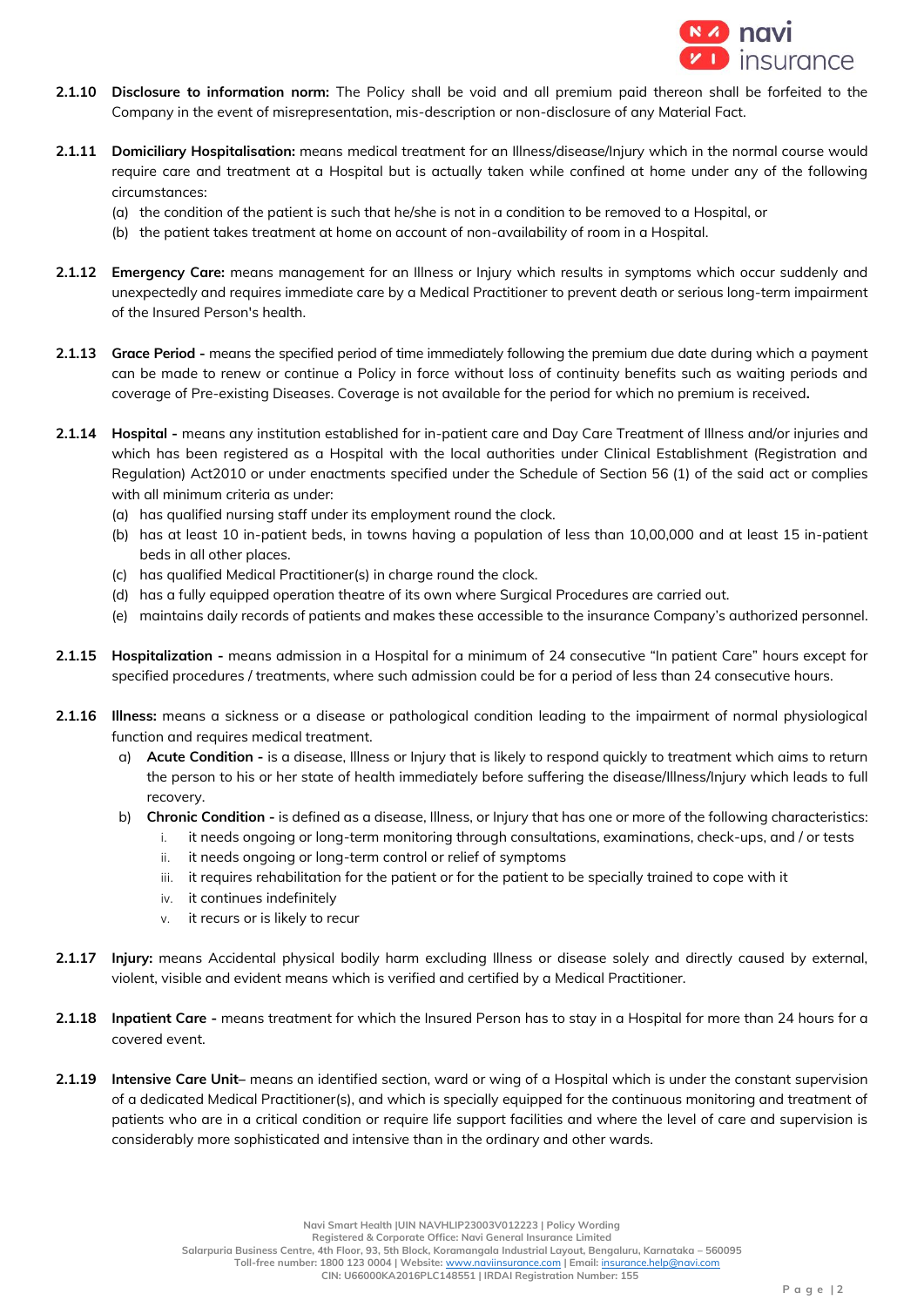

- **2.1.20 ICU Charges** means the amount charged by a Hospital towards ICU expenses which shall include the expenses for ICU bed, general medical support services provided to any ICU patient including monitoring devices, critical care nursing and intensivist charges.
- **2.1.21 Maternity Expenses**: means
	- (a) medical treatment expenses traceable to childbirth (including complicated deliveries and caesarean sections incurred during Hospitalization)
	- (b) expenses towards lawful medical termination of pregnancy during the Policy Period.;
- **2.1.22 Medical Advice:** means any consultation or advice from a Medical Practitioner including the issuance of any prescription or follow-up prescription.
- **2.1.23 Medical Expenses:** means those expenses that an Insured Person has necessarily and actually incurred for medical treatment on account of Illness or Accident on the advice of a Medical Practitioner, as long as these are no more than would have been payable if the Insured Person had not been Insured and no more than other Hospitals or doctors in the same locality would have charged for the same medical treatment.
- **2.1.24 Medical Practitioner:** means a person who holds a valid registration from the Medical Council of any State or Medical Council of India or Council for Indian Medicine or for Homeopathy set up by the Government of India or a State Government and is thereby entitled to practice medicine within its jurisdiction; and is acting within its scope and jurisdiction of license and who is not the Insured himself or herself or Insured's close Family member.
- **2.1.25 Medically Necessary Treatment:** means any treatment, tests, medication, or stay in Hospital or part of a stay in Hospital which:
	- (a) is required for the medical management of the Illness or Injury suffered by the Insured.
	- (b) must not exceed the level of care necessary to provide safe, adequate and appropriate medical care in scope, duration or intensity.
	- (c) must have been prescribed by a Medical Practitioner.
	- (d) must conform to the professional standards widely accepted in international medical practice or by the medical community in India.
- **2.1.26 Migration**: means, the right accorded to health insurance Policy Holders (including all members under Family cover), to transfer the credit gained for pre-existing conditions and time bound exclusions, with the same Insurer.
- **2.1.27 Network Provider:** means Hospitals or health care providers enlisted by an Insurer, TPA or jointly by an Insurer and TPA to provide medical services to an Insured by a Cashless Facility.
- **2.1.28 Newborn Baby:** means baby born during the Policy Period and is aged up to 90 days.
- **2.1.29 Non-Network Provider:** means any Hospital, Day Care Centre or other provider that is not part of Our network.
- **2.1.30 Notification of Claim:** means the process of intimating a claim to the Insurer or TPA through any of the recognized modes of communication.
- **2.1.31 Out-Patient (OPD) Treatment:** means the one in which the Insured visits a clinic/ Hospital or associated facility like a consultation room for Diagnosis and treatment based on the advice of a Medical Practitioner. However, the Insured is not admitted for Day Care or In-Patient Treatment**.**
- **2.1.32 Portability**: means the right accorded to an individual health insurance Policy Holder (including all members under Family cover), to transfer the credit gained for pre-existing conditions and time bound exclusions, from one Insurer to another Insurer.
- **2.1.33 Pre-existing Disease:** means any condition, ailment, Injury or disease:
	- (a) that is/are diagnosed by a physician within 48 months prior to the effective date of the Policy issued by the Insurer or its reinstatement; or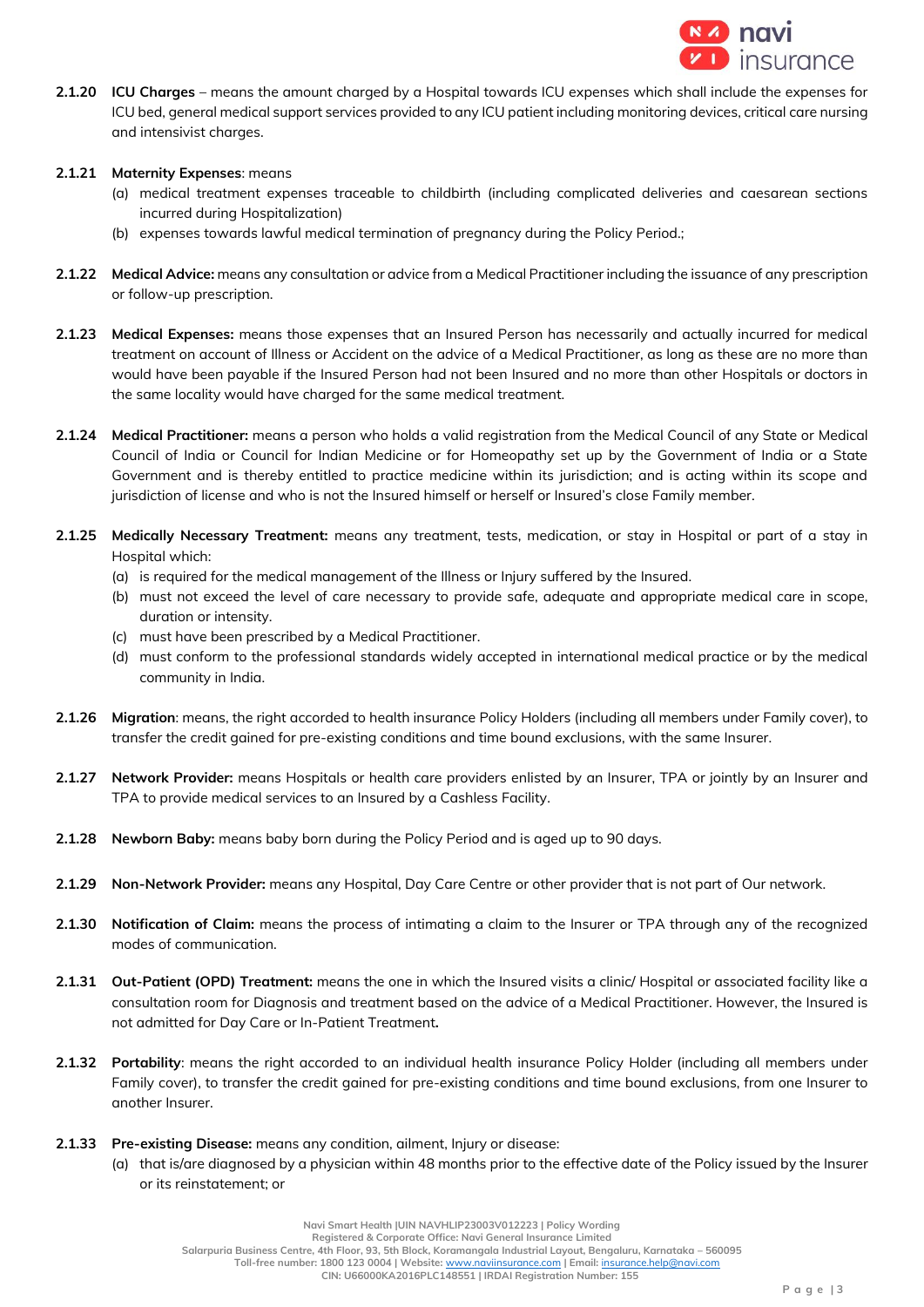

- (b) for which Medical Advice or treatment was recommended by, or received from, a physician within 48 months prior to the effective date of the Policy issued by the Insurer or its reinstatement.
- **2.1.34 Pre-Hospitalisation Medical Expenses:** means Medical Expenses incurred during pre-defined number of days preceding the Hospitalization of the Insured Person, provided that:
	- (a) Such Medical Expenses are incurred for the same condition for which the Insured Person's Hospitalisation was required, and
	- (b) The In-patient Hospitalization claim for such Hospitalization is admissible by the Insurance Company.
- **2.1.35 Post Hospitalisation Medical Expenses:** means Medical Expenses incurred during pre-defined number of days immediately after the Insured Person is discharged from the Hospital provided that:
	- (a) Such Medical Expenses are for the same condition for which the Insured Person's Hospitalisation was required, and
	- (b) The inpatient Hospitalisation claim for such Hospitalisation is admissible by the insurance Company.
- **2.1.36 Qualified Nurse:** means a person who holds a valid registration from the Nursing Council of India or the Nursing Council of any state in India.
- **2.1.37 Reasonable & Customary Charges:** means the charges for services or supplies, which are the standard charges for a specific provider and consistent with the prevailing charges in the geographical area for identical or similar services, taking into account the nature of Illness/ Injury involved.
- **2.1.38 Renewal:** means the terms on which the contract of insurance can be renewed on mutual consent with a provision of Grace Period for treating the Renewal continuous for the purpose of gaining credit for Pre-existing Diseases, timebound exclusions and for all waiting periods.
- **2.1.39 Room Rent:** means the amount charged by a Hospital towards room and boarding expenses and shall include the Associated Medical Expenses.
- **2.1.40 Surgery** or **Surgical Procedure:** means manual and/or operative procedure(s) required for treatment of an Illness or Injury, correction of deformities and defects, Diagnosis and cure of diseases, relief from suffering or prolongation of life, performed in a Hospital or Day Care Centre by a Medical Practitioner.
- **2.1.41 Unproven/Experimental Treatment:** means the treatment, including drug experimental therapy which is not based on established medical practice in India, is treatment experimental or unproven.

# 2.2 Specific Definitions

- $2.2.1$ **Age:** means completed age in years as at the Policy Commencement Date.
- $2.2.2$ **Associated Medical Expenses**: means Medical Expenses such as professional fees, OT charges, procedure charges, etc., which vary based on the room category occupied by the Insured whilst undergoing treatment in a Hospital. Such Associated Medical Expenses do not include cost of pharmacy and consumables, implants medical devices and diagnostics.
- $2.2.3$ **Dependent Child**: means biological or legally adopted son or daughter of the Insured, whose Age is less than or equal to 30 years, is financially dependent on the Insured with no source of income and has not established his/her own independent household.
- **Diagnosis:** means conclusion drawn by a Medical Practitioner, supported by acceptable clinical, radiological,  $2.2.4$ histological, histo-pathological, and laboratory evidence wherever applicable.
- $2.2.5$ **Emergency Medical Condition -** means medical condition manifesting itself by acute symptoms of sufficient severity (including severe pain) of such a nature that the absence of immediate medical attention could reasonably be expected to result in-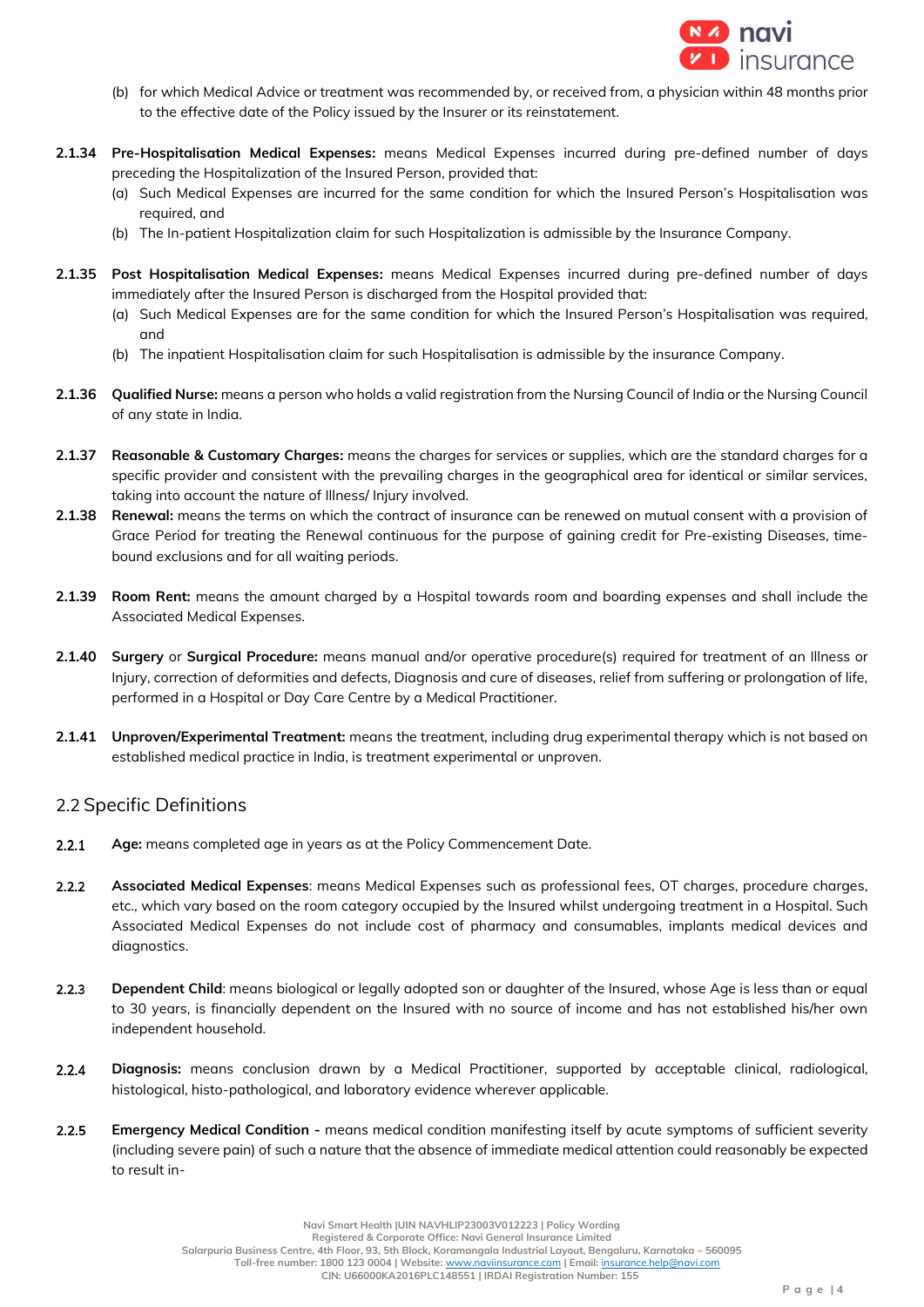

- (a) placing the health of the Insured in serious jeopardy, including the health of the unborn child where the Insured is a pregnant woman; or
- (b) serious impairment of bodily functions; or
- (c) serious dysfunction of any organ or part of a body
- **Family**: means the persons named in the Policy Schedule who are the Policy Holder's legal spouse, Dependent Children,  $2.2.6$ parents/ parents-in-Law.
- $2.2.7$ **Family Floater:** means a Policy described as such in the Policy Schedule where the Insured and the Insured's Family named in the Policy Schedule are covered under the Policy as at the Policy Commencement Date. The Sum Insured for a Family Floater is the amount specified in the Policy Schedule which represents the Insurer's maximum liability for all claims made by the Insured and/or Insured's Family during each Policy Year.
- $2.2.8$ **Non-Floater:** means a Policy where the Insured and the Insured's Family members named in the Policy Schedule are covered under the Policy as at the Policy Commencement Date. The Sum Insured for Non-Floater is the amount shown in the Policy Schedule against each individual Insured Person which also represents the Insurer's maximum liability for that Insured Person.
- $2.2.9$ **Harvesting**: means a Surgical Procedure to remove organs or tissues from a donor (live), for the purpose of organ transplantation.
- **Insured Person (Insured)/Policy Holder/You/Your:** means the person(s) named in the Policy Schedule who is covered  $2.2.10$ under this Policy, for whom the insurance is proposed and in respect of whom the applicable premium has been received
- **IRDAI**:– means the Insurance Regulatory and Development Authority of India.  $2.2.11$
- **Material Fact**: means all relevant information sought by the Company in the Proposal Form and other connected  $2.2.12$ documents to enable it to take informed decision in the context of underwriting the risk.
- **Medical Diagnostic Laboratory:** means a clinical establishment, registered as per applicable law where pathological,  $2.2.13$ bacteriological, genetic, radiological, chemical, biological investigations or other diagnostic or investigative services, are usually carried on with the aid of laboratory or other medical equipment.
- $2.2.14$ **Modern Treatment:** means the following procedures:
	- (a) Uterine Artery Embolization and HIFU (High intensity focused ultrasound)
	- (b) Balloon Sinuplasty
	- (c) Deep Brain Stimulation
	- (d) Oral Chemotherapy
	- (e) Immunotherapy Monoclonal Antibody to be given as injection
	- (f) Intra-vitreal injections
	- (g) Robotic Surgeries
	- (h) Stereotactic radio Surgeries
	- (i) Bronchial Thermoplasty
	- (j) Vaporisation of the Prostrate (Green Laser Treatment or Holmium Laser Treatment
	- (k) IONM (Intra Operative Neuro Monitoring)
	- (l) Stem cell therapy: Hematopoietic stem cells for bone marrow transplant for haematological conditions to be covered.
- $2.2.15$ **Nominee:** means the person named in the Policy Schedule, Policy certificate and/or endorsement (if any) who is nominated by the Policy Holder/Insured Person, to receive the benefits under this Policy in accordance with the terms of the Policy, if the Insured Person is deceased.
- $2.2.16$ **Organ Donor**: any person whose organ has been made available in accordance and in compliance with The Transplantation of Human Organs (Amendment) Act , 1994 and relevant rules and amendments thereof. The organ donated is for the use of the Insured Person.
- $2.2.17$ **Organ Donor Expenses:** incurred necessarily towards living donor's Hospitalization for Harvesting the organ donated, where the Insured Person is recipient.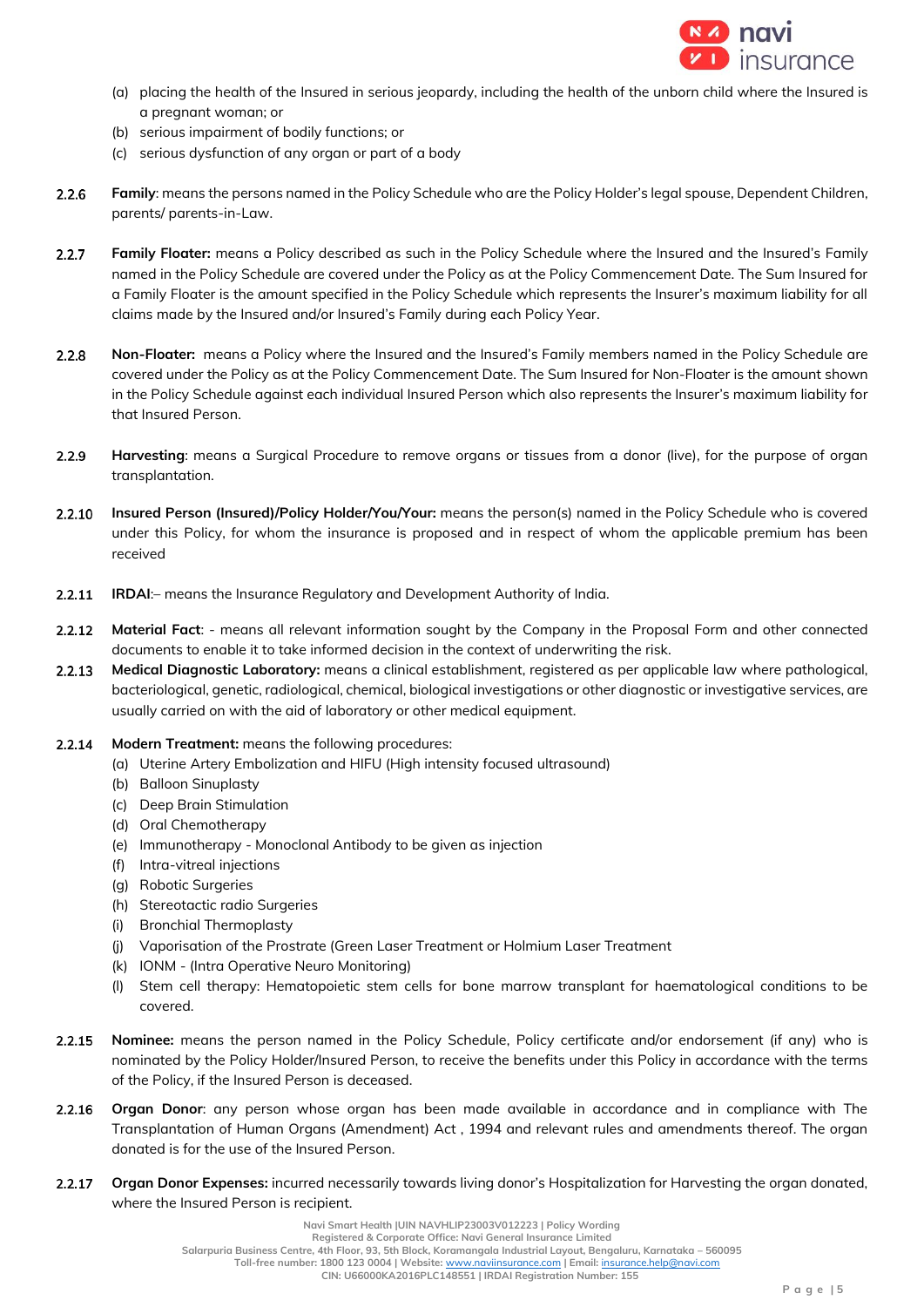

- **Policy:** means the Proposal Form, the Policy Schedule, annexures, insuring clauses that are appearing in each 2.2.18 applicable coverage, definitions, exclusions, conditions and other terms contained herein and any endorsement attaching to or forming part hereof, either at inception or during the Policy Period.
- **Policy Period**: means the period commencing from the Policy Commencement Date and time as specified in the Policy  $2.2.19$ Schedule and terminating either at midnight on the Policy End Date as specified in the Policy Schedule or the date of cancellation of the Policy, whichever is earlier.
- $2.2.20$ **Policy Schedule**: means schedule attached to and forming part of this Policy mentioning the details of the Insured Person(s), the Sum Insured, the Policy Period and the limits, and conditions to which the benefits under the Policy are subject to, including any annexures and/or endorsements, as amended from time to time.
- $2.2.21$ **Policy Year**: means a period of twelve consecutive months commencing from the Policy Commencement Date and such twelve consecutive months thereafter but not beyond the Policy Period.
- **Proposal Form:** means a form to be filled in by the prospect in written or electronic or any other format as approved by  $2.2.22$ the IRDAI, for furnishing all material information as required by the Insurer, in order to enable the Insurer to take an informed decision in the context of underwriting the risk and in the event of acceptance of the risk, to determine the rates, benefits, terms and conditions of the cover to be granted.
- $2.2.23$ **Road Ambulance** – means a motor vehicle operated by a licenced/authorised Service Provider and equipped for taking sick or injured people having Emergency Medical Condition to Hospital.
- 2.2.24 **Service Provider**: means any person, clinical establishment, organization or institution that has been empanelled with Us to provide service related to Outpatient benefit, wellness benefit, Road Ambulance and Air Ambulance benefit.
- $2.2.25$ **Sum Insured**: means the amount stated in the Policy Schedule for Hospitalization benefit (section 3.1 of the Policy).
- **TPA:** means any entity who is registered under the IRDAI (Third Party Administrators Health Services) Regulations,  $2.2.26$ 2016 notified by the IRDAI, and is engaged, for a fee or remuneration by an insurance Company, for the purposes of providing health services.
- 2.2.27 **Waiting Period:** means a period from the inception of this Policy during which specified diseases/treatments are not covered. On completion of the period, diseases/treatments shall be covered provided the Policy has been continuously renewed without any break.
- 2.2.28 **We/ Our/ Us / Insurer/ Company:** means Navi General Insurance Limited.

# 3. **SCOPE OF COVER**

# 3.1 Hospitalization

We will cover the Insured Persons under this Policy up to the Sum Insured specified in the Policy Schedule for Reasonable & Customary Charges incurred for Medically Necessary Treatment during the Policy Year, subject to the Deductible specified in the Policy Schedule, and also subject to the terms, conditions and exclusions of this Policy, for the following coverage:

| We will cover:                                                                                                                                                                                                                                                                                                                | <b>Specific Conditions under this Coverage:</b>                                                                                                                                                                                                                                                                                                                                                                                                                                                                   |
|-------------------------------------------------------------------------------------------------------------------------------------------------------------------------------------------------------------------------------------------------------------------------------------------------------------------------------|-------------------------------------------------------------------------------------------------------------------------------------------------------------------------------------------------------------------------------------------------------------------------------------------------------------------------------------------------------------------------------------------------------------------------------------------------------------------------------------------------------------------|
| 1. Medical and Surgery expense<br>incurred during Hospitalization, also<br>including:<br>Hospitalization due to Covid-19<br>Hospitalization towards Dental<br>ii.<br>Treatment necessitated due to Illness<br>or <i>Injury</i><br>Hospitalization towards Plastic<br>iii.<br>Surgery necessitated due to Illness or<br>Injury | In any policy year, the deductible needs to be exhausted<br>1.<br>before any claims are payable:<br>The deductible is applicable on the admissible claim<br>α.<br>amount after applying all the policy terms and<br>conditions<br>For an Individual policy, the deductible is applicable<br>b.<br>only once per policy year for all claims combined.<br>For a Non-Floater policy, the deductible is applicable<br>C.<br>only once per policy year for all claims combined, for<br>each insured member separately. |

**Salarpuria Business Centre, 4th Floor, 93, 5th Block, Koramangala Industrial Layout, Bengaluru, Karnataka – 560095**

 **Toll-free number: 1800 123 0004 | Website:** [www.naviinsurance.com](http://www.naviinsurance.com/) **| Email:** [insurance.help@navi.com](mailto:insurance.help@navi.com)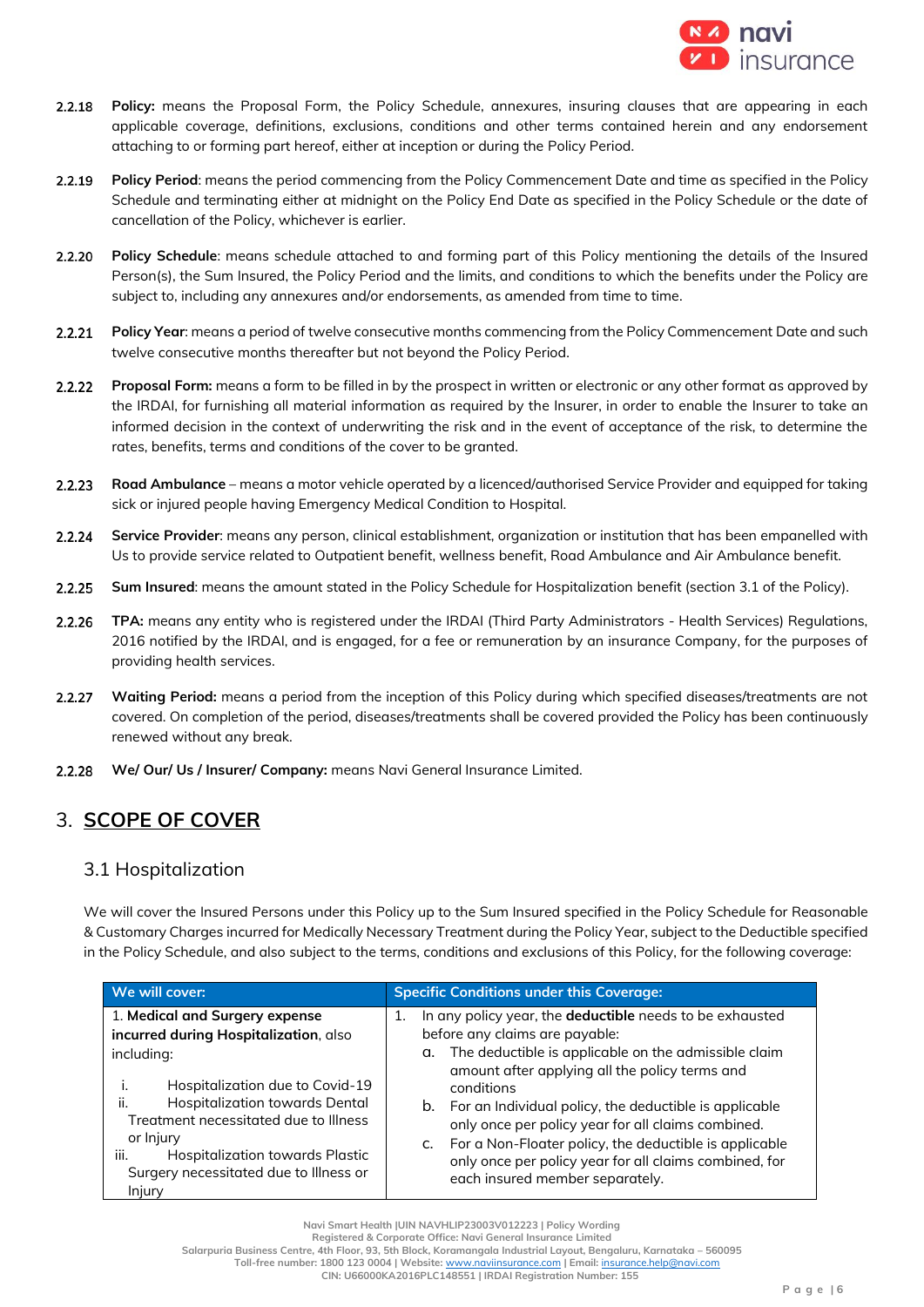

| Hospitalization towards Mental<br>iv.<br>Illness treatment<br>Day Care Treatment for all<br>V.<br>eligible procedures                                                                                                                                             | For a Family Floater policy, the deductible is applicable<br>d.<br>only once per policy year for all claims made by the<br>Insured and/or Insured family members combined.                                                                                                                                                                                                                                                                                                                                                                                                               |
|-------------------------------------------------------------------------------------------------------------------------------------------------------------------------------------------------------------------------------------------------------------------|------------------------------------------------------------------------------------------------------------------------------------------------------------------------------------------------------------------------------------------------------------------------------------------------------------------------------------------------------------------------------------------------------------------------------------------------------------------------------------------------------------------------------------------------------------------------------------------|
| <b>Domiciliary Hospitalization</b><br>vi.<br>2. Expenses payable are:<br>j.<br>Room Rent, boarding & nursing<br>ii.<br>Intensive Care Unit (ICU)<br><b>Medical Practitioner including</b><br>iii.<br>Surgeon, Anaesthetist, Specialist,<br>Physiotherapist's fees | Proportionate deduction from the covered Associated<br>2.<br>Medical Expenses (in addition to difference in the Room<br>Rent) shall be applicable if Your occupancy is in a room<br>category which is higher than a single room occupancy,<br>during Your Hospitalization, and such Hospital adopts<br>differential billing based on room category in relation to,<br>including but not limited to, Medical Practitioner fees<br>including surgeon, anesthetist, specialist, operation theatre<br>charges and nursing expenses.<br>Proportionate deduction will not be applicable on ICU |
| Anaesthesia, blood, oxygen,<br>iv.<br>operation theatre charges, surgical                                                                                                                                                                                         | Charges.                                                                                                                                                                                                                                                                                                                                                                                                                                                                                                                                                                                 |
| appliances, medicine and drugs, cost<br>towards diagnostic tests and imaging<br>modalities<br>Pre-Hospitalization expenses,<br>v.<br>for 90 days<br>vi.<br>Post-Hospitalization expenses,<br>for 180 days<br>vii.<br><b>Organ Donor Expenses</b>                  | 3.<br>With regards to Emergency Road Ambulance expenses, it<br>covers the expenses incurred for Insured Person's Road<br>transfer between (a) Place of Illness or Accident, and a<br>Hospital; (b) Referral Hospital and a referred Hospital. Only<br>Road Ambulance operated by a registered ambulance<br>Service Provider is covered.                                                                                                                                                                                                                                                  |
| <b>Emergency Road Ambulance</b><br>viii.<br>expenses<br><b>Expenses towards Modern</b><br>ix.<br><b>Treatment procedures</b><br>List I under Annexure I:<br>X.<br>Toiletries / Cosmetics / Personal<br>Comfort or Convenience Items /<br>Similar Expenses         | For Domiciliary Hospitalization, the Medical Practitioner<br>4.<br>must certify in writing that the Insured Person cannot be<br>transferred to a Hospital due to his/her medical condition,<br>or the Insured Person satisfies Us about non-availability of<br>room in a Hospital. Records of the treatment administered<br>are duly signed by the treating Medical Practitioner and<br>maintained for each day of the Domiciliary Hospitalization                                                                                                                                       |

# 3.2 Unlimited Online Doctor Consultations

**We will cover Online doctor consultations** with a Medical Practitioner empaneled with Us as Our Service Provider for Diagnosis, treatment and prevention of Illness/ Injury, counseling, health education, medicine prescription. There is no sum insured or deductible specific to this coverage.

This coverage is subject to the following terms and conditions:

- a. The Medical Practitioner will use his/her professional discretion to gather the type and extent of patient information (history/examination findings/investigation reports/past records etc.) required to be able to exercise proper clinical judgement
- b. Online doctor consultation shall be offered in accordance with the applicable Telemedicine Practice Guidelines issued by competent authority of the Government of India.
- c. We do not assume any liability towards any loss or damage arising out of or in relation to any opinion, advice, prescription, quality of service, errors of omission/commission and representations made by the treating Medical Practitioner.
- d. We may facilitate the provision of such online consultation, but the Insured Person is free to choose whether or not to obtain such online consultation, and if obtained, it is the Insured Person's sole and absolute discretion to follow such suggestion for any advice related to his/her health.

We should receive the request from You for online doctor consultation through Our mobile application

# 3.3 OPTIONAL COVER: Outpatient Treatment Benefit

**We will cover** consultation fees incurred by the Insured Person for a consultation, with a Medical Practitioner and the expenses incurred towards a diagnostic test/s as prescribed in writing by the Medical Practitioner up to Rs. 5,000/- per policy year for each Insured Person.

**The policy schedule will specify if this benefit is covered under the policy or not.**

The sum insured for this benefit is over and above the sum insured for section 3.1. There is no deductible specific to this coverage.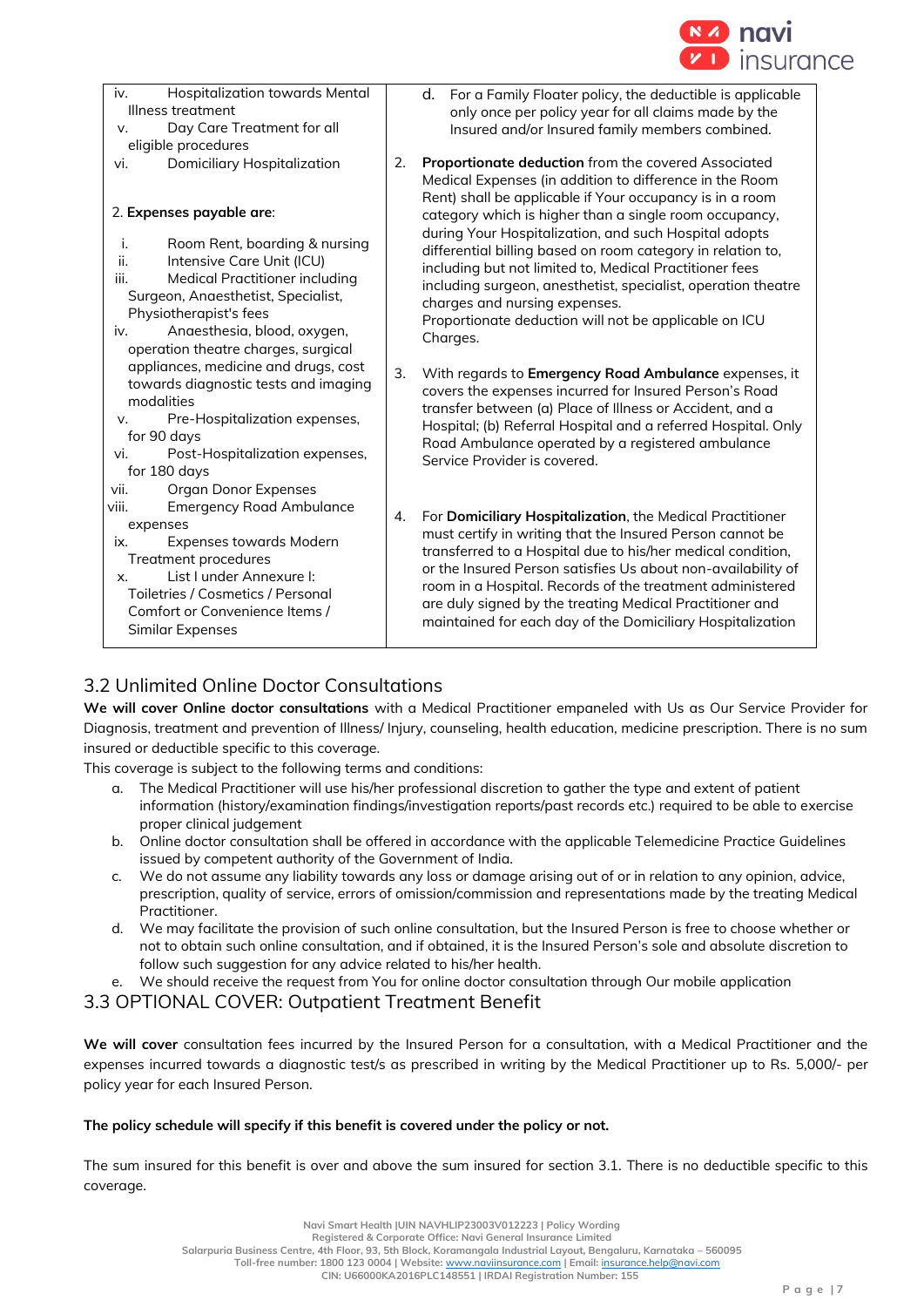

This coverage is subject to the following terms and conditions:

- a. Outpatient Treatment Benefit coverage is offered by Us through Our Service Providers (Consultants and Diagnostic service facilities) on cashless basis.
- b. We receive the request in advance from the Insured Person through Our mobile application to avail the coverage.
- c. If this coverage is extended then Standard exclusion section 4.1 (except 4.1.10, 4.1.11) & Specific exclusion section 4.2 (except 4.2.6, 4.2.10, 4.2.11) shall stand deleted.

# 4. **EXCLUSIONS**

We will not make payment for a claim in respect of any Insured Person in any way resulting directly or indirectly from or attributable to any of the following unless specifically covered elsewhere in this Policy:

# 4.1Standard Exclusions

## **4.1.1 Pre-existing Diseases – Code – Excl01**

- (a) Expenses related to the treatment of a Pre-existing Disease (PED) and its direct complications shall be excluded until the expiry of 12 months of continuous coverage after the date of inception of the first Policy with Insurer.
- (b) In case of enhancement of Sum Insured the exclusion shall apply afresh to the extent of Sum Insured increase.
- (c) If the Insured Person is continuously covered without any break as defined under the Portability norms of the extant IRDAI (Health Insurance) Regulations, then waiting period for the same would be reduced to the extent of prior coverage.
- (d) Coverage under the Policy after the expiry of 12 months for any Pre-existing Disease is subject to the same being declared at the time of application and accepted by Insurer.

## **4.1.2 Specified Disease / procedure waiting period – Code – Excl02**

- (a) Expenses related to the treatment of the listed conditions; Surgeries/treatments shall be excluded until the expiry of 12 months of continuous coverage after the date of inception of the first Policy with Us. This exclusion shall not be applicable for claims arising due to an Accident.
- (b) In case of enhancement of Sum Insured the exclusion shall apply afresh to the extent of Sum Insured increase.
- (c) The waiting period for listed conditions shall apply even if contracted after the Policy or declared and accepted without a specific exclusion.
- (d) If the Insured Person is continuously covered without any break as defined under the applicable norms on Portability stipulated by IRDAI, then waiting period for the same would be reduced to the extent of prior coverage. (e) List of specific diseases/procedures are mentioned below –

| <b>Ear Nose Throat</b>                              | Gastrointestinal                                       |  |
|-----------------------------------------------------|--------------------------------------------------------|--|
| <b>Sinusitis</b>                                    | Calculus Diseases of Gall Bladder including<br>٠       |  |
| Chronic Suppurative Otitis Media (CSOM)             | Cholecystectomy.                                       |  |
| Tonsillectomy                                       | All types of Surgery of Hernia<br>٠                    |  |
| Adenoidectomy                                       | Fissure/Fistula in anus,<br>Haemorrhoids,<br>$\bullet$ |  |
| Mastoidectomy                                       | <b>Pilonidal Sinus</b>                                 |  |
| Tympanoplasty                                       | Ulcer of Stomach & Duodenum<br>$\bullet$               |  |
| <b>Surgery for Deviated Nasal Septum</b>            | Gastroesophageal Reflux Disorder (GRD)<br>٠            |  |
| Surgery for turbinate/Concha                        | <b>Perignal / Perineal Abscess</b><br>$\bullet$        |  |
| Any other benign ear, nose and throat disorder or   | <b>Rectal Prolapse</b><br>٠                            |  |
| Surgery                                             |                                                        |  |
| <b>Urogenital</b>                                   |                                                        |  |
| Calculus of Urinary system (Kidney Stone/Urinary    | Eye                                                    |  |
| Bladder/Ureteric Stone)                             | Cataract<br>٠                                          |  |
| Any Surgery of the genitourinary system unless<br>٠ | Surgical Management of Glaucoma<br>٠                   |  |
| necessitated by malignancy.                         | Retinopathy<br>$\bullet$                               |  |
| Benign Hyperplasia of Prostate                      |                                                        |  |
| Surgery for Hydrocele/Rectocele                     |                                                        |  |

**4.1.3 30 - day Waiting Period – Code – Excl03** 

**Navi Smart Health |UIN NAVHLIP23003V012223 | Policy Wording**

**Registered & Corporate Office: Navi General Insurance Limited**

**Salarpuria Business Centre, 4th Floor, 93, 5th Block, Koramangala Industrial Layout, Bengaluru, Karnataka – 560095**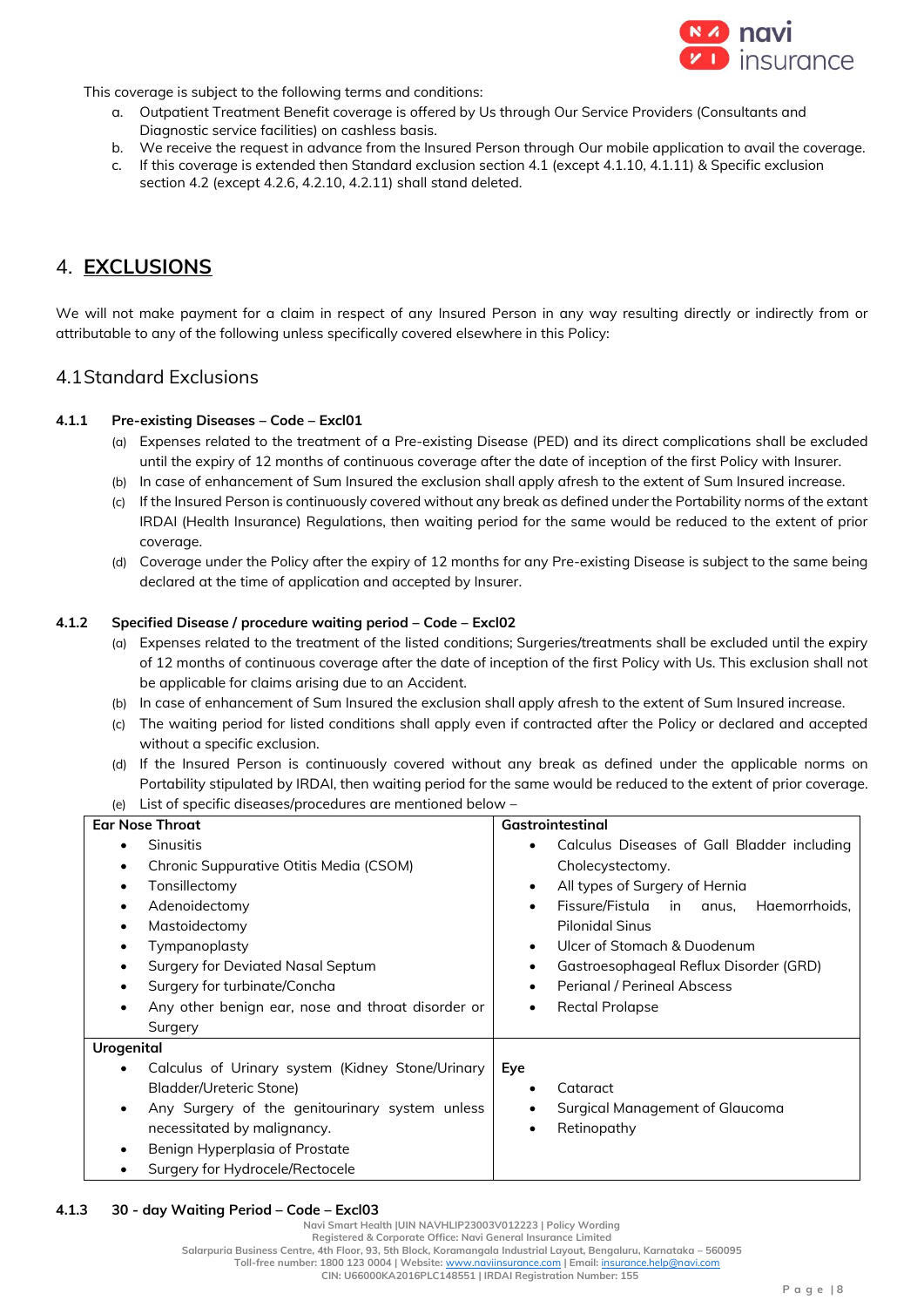

| Gynaecological                                                                                                                                                                                                                                                      | Orthopaedic                                                                                                                                                                                                                                                                                            |
|---------------------------------------------------------------------------------------------------------------------------------------------------------------------------------------------------------------------------------------------------------------------|--------------------------------------------------------------------------------------------------------------------------------------------------------------------------------------------------------------------------------------------------------------------------------------------------------|
| Cysts, polyps<br>٠<br>Any type of Breast lumps (unless malignant)<br>٠<br>Polycystic Ovarian Disease (PCOD)<br>$\bullet$                                                                                                                                            | Non-Infectious Arthritis<br><b>Gout and Rheumatism</b><br>Osteoarthritis and Osteoporosis<br>٠                                                                                                                                                                                                         |
| Fibroids (Fibromyoma)<br>$\bullet$<br>Myomectomy for fibroids<br>$\bullet$<br>Prolapse of Uterus unless necessitated<br>by<br>$\bullet$<br>malignancy.<br>Adenomyosis<br>٠<br>Endometriosis<br>Menorrhagia and Dysfunctional Uterine Bleeding<br>$\bullet$<br>(DUB) | Ligament, Tendon & Meniscal Tear (other than<br>٠<br>caused by Accident)<br>Spondylitis/Spondylosis/Spondylolisthesis<br>$\bullet$<br>Surgery for Prolapsed intervertebral disc<br>٠<br>(other than caused by Accident)<br>Joint Replacement Surgeries (other than<br>$\bullet$<br>caused by Accident) |
| Dilatation & Curettage (D & C)<br>$\bullet$                                                                                                                                                                                                                         |                                                                                                                                                                                                                                                                                                        |
| Hysterectomy unless due to malignancy<br>$\bullet$                                                                                                                                                                                                                  |                                                                                                                                                                                                                                                                                                        |
| <b>Others</b>                                                                                                                                                                                                                                                       | General                                                                                                                                                                                                                                                                                                |
| Varicose veins and Varicose ulcers                                                                                                                                                                                                                                  | (Applicable to organ systems/organs/disciplines<br>whether or not described above)<br>Any type of cysts / Nodules / Polyps / Internal<br>٠<br>tumours / Skin tumours / Lump / growth                                                                                                                   |

(a) Expenses related to the treatment of any Illness within 30 days from the first Policy commencement date shall be excluded except claims arising due to an Accident, provided the same are covered.

- (b) This exclusion shall not, however, apply if the Insured Person has Continuous Coverage for more than twelve months.
- (c) The within referred waiting period is made applicable to the enhanced Sum Insured in the event of granting higher Sum Insured subsequently.

# **4.1.4 Investigation & Evaluation – Code – Excl04**

- (a) Expenses related to any admission primarily for diagnostics and evaluation purposes only areexcluded.
- (b) Any diagnostic expenses which are not related or not incidental to the current Diagnosis and treatment are excluded.

# **4.1.5 Rest Cure, Rehabilitation and Respite Care – Excl05**

- (a) Expenses related to any admission primarily for enforced bed rest and not for receiving treatment. This also includes:
	- i. Custodial care either at home or in a nursing facility for personal care such as help with activities of daily living such as bathing, dressing, moving around either by skilled nurses or assistant or non-skilled persons.
- ii. Any services for people who are terminally ill to address physical, social, emotional and spiritual needs.

## **4.1.6 Obesity / Weight Control – Code – Excl06**

Expenses related to the surgical treatment of obesity that does not fulfil all the below conditions:

- 1. Surgery to be conducted is upon the advice of the doctor
- 2. The Surgery/Procedure conducted should be supported by clinical protocols
- 3. The member has to be 18 years of Age or older and
- 4. Body Mass Index (BMI);
	- (a) greater than or equal to 40 or
	- (b) greater than or equal to 35 in conjunction with any of the following severe co-morbidities following failure of less invasive methods of weight loss:
		- i. Obesity-related cardiomyopathy
		- ii. Coronary heart disease
		- iii. Severe Sleep Apnoea
		- iv. Uncontrolled Type2 Diabetes

# **4.1.7 Change of Gender Treatments – Code – Excl07**

Expenses related to any treatment, including surgical management, to change characteristics of the body to those of the opposite sex.

**Registered & Corporate Office: Navi General Insurance Limited**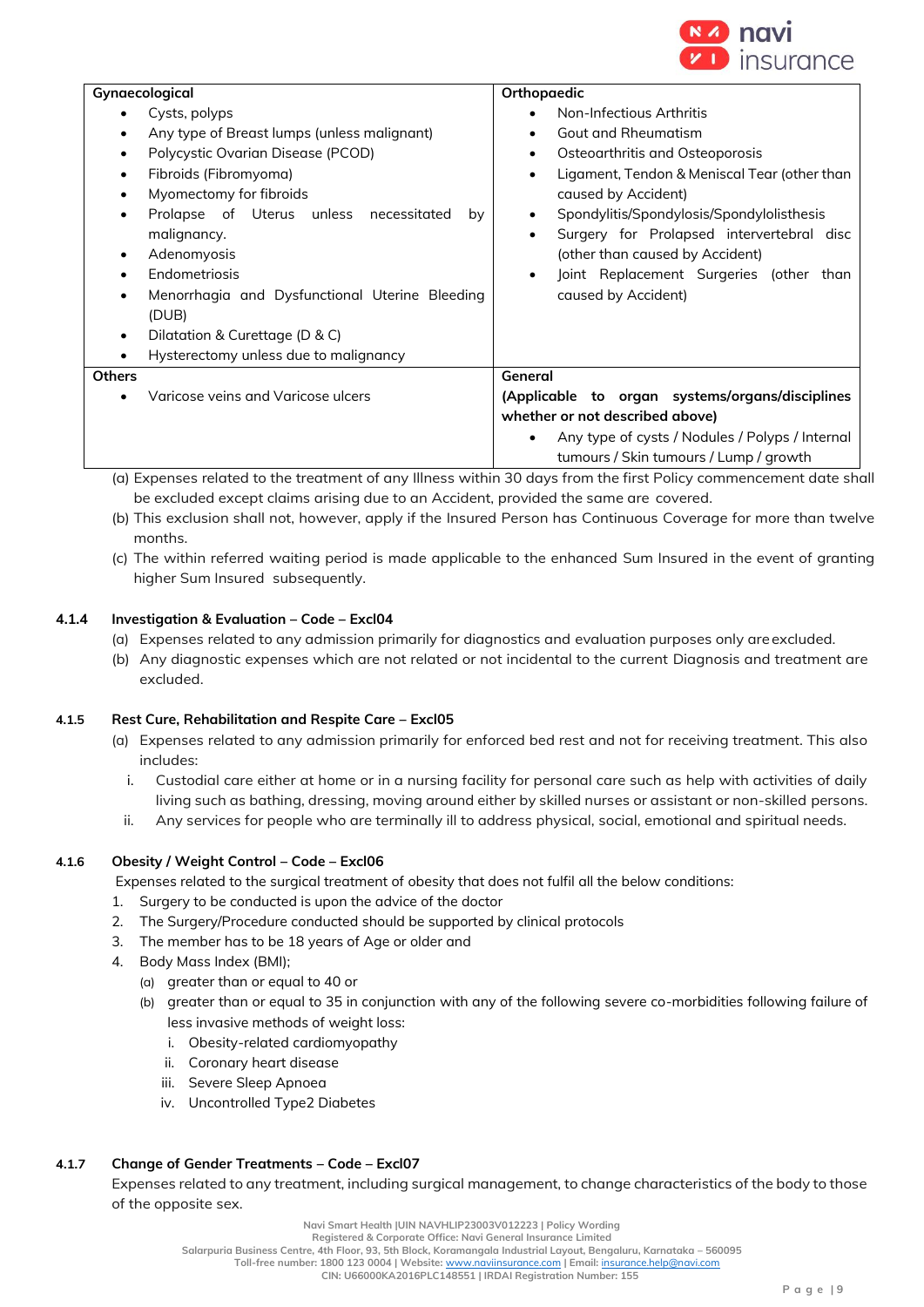

#### **4.1.8 Cosmetic or Plastic Surgery – Code – Excl08**

Expenses for cosmetic or plastic Surgery or any treatment to change appearance unless for reconstruction following an Accident, Burn(s) or Cancer or as part of Medically Necessary Treatment to remove a direct and immediate health risk to the Insured. For this to be considered a medical necessity, it must be certified by the attending Medical Practitioner.

#### **4.1.9 Hazardous or Adventure Sports – Code – Excl09**

Expenses related to any treatment necessitated due to participation as a professional in hazardous or adventure sports, including but not limited to, para-jumping, rock climbing, mountaineering, rafting, motor racing, horse racing or scuba diving, hand gliding, sky diving, deep-sea diving.

#### **4.1.10 Breach of Law – Code – Excl10 –**

Expenses for treatment directly arising from or consequent upon any Insured Person committing or attempting to commit a breach of law with criminal intent.

## **4.1.11 Excluded Providers: Code- Excl11**

Expenses incurred towards treatment in any Hospital or by any Medical Practitioner or any other provider specifically excluded by the Insurer and disclosed in its website / notified to the Policy Holders are not admissible. However, in case of life-threatening situations **or** following an Accident, expenses up to the stage of stabilization are payable but not the complete claim.

- **4.1.12** Treatment for, Alcoholism, drug or substance abuse or any addictive condition and consequences thereof. **Code-Excl12**
- **4.1.13** Treatments received in heath hydro's, nature cure clinics, spas or similar establishments or private beds registered as a nursing home attached to such establishments or where admission is arranged wholly or partly for domestic reasons. **Code- Excl13**
- **4.1.14** Dietary supplements and substances that can be purchased without prescription, including but not limited to Vitamins, minerals and organic substances unless prescribed by a Medical Practitioner as part of Hospitalization claim or day care procedure. **Code- Excl14**

#### **4.1.15 Refractive Error – Code- Excl15**

Expenses related to the treatment for correction of eyesight due to refractive error less than 7.5 dioptres.

#### **4.1.16 Unproven Treatments – Code – Excl16**

Expenses related to any Unproven Treatment, services and supplies for or in connection with any treatment. Unproven Treatments are treatments, procedures or supplies that lack significant medical documentation to support their effectiveness.

#### **4.1.17 Sterility and Infertility – Code – Excl17** –

Expenses related to sterility and infertility. This includes:

(a) Any type of contraception, sterilization; (b) Assisted Reproduction services including artificial insemination and advanced reproductive technologies such as IVF, ZIFT, GIFT, ICSI; (c) Gestational Surrogacy; (d) Reversal of sterilization

#### **4.1.18 Maternity – Code – Excl18** –

(a) Medical treatment expenses traceable to childbirth (including complicated deliveries and caesarean sections incurred during Hospitalization) except ectopic pregnancy.

(b) Expenses towards miscarriage (unless due to an Accident) and lawful medical termination of pregnancy during the Policy Period.

**Registered & Corporate Office: Navi General Insurance Limited**

**Salarpuria Business Centre, 4th Floor, 93, 5th Block, Koramangala Industrial Layout, Bengaluru, Karnataka – 560095 Toll-free number: 1800 123 0004 | Website:** [www.naviinsurance.com](http://www.naviinsurance.com/) **| Email:** [insurance.help@navi.com](mailto:insurance.help@navi.com)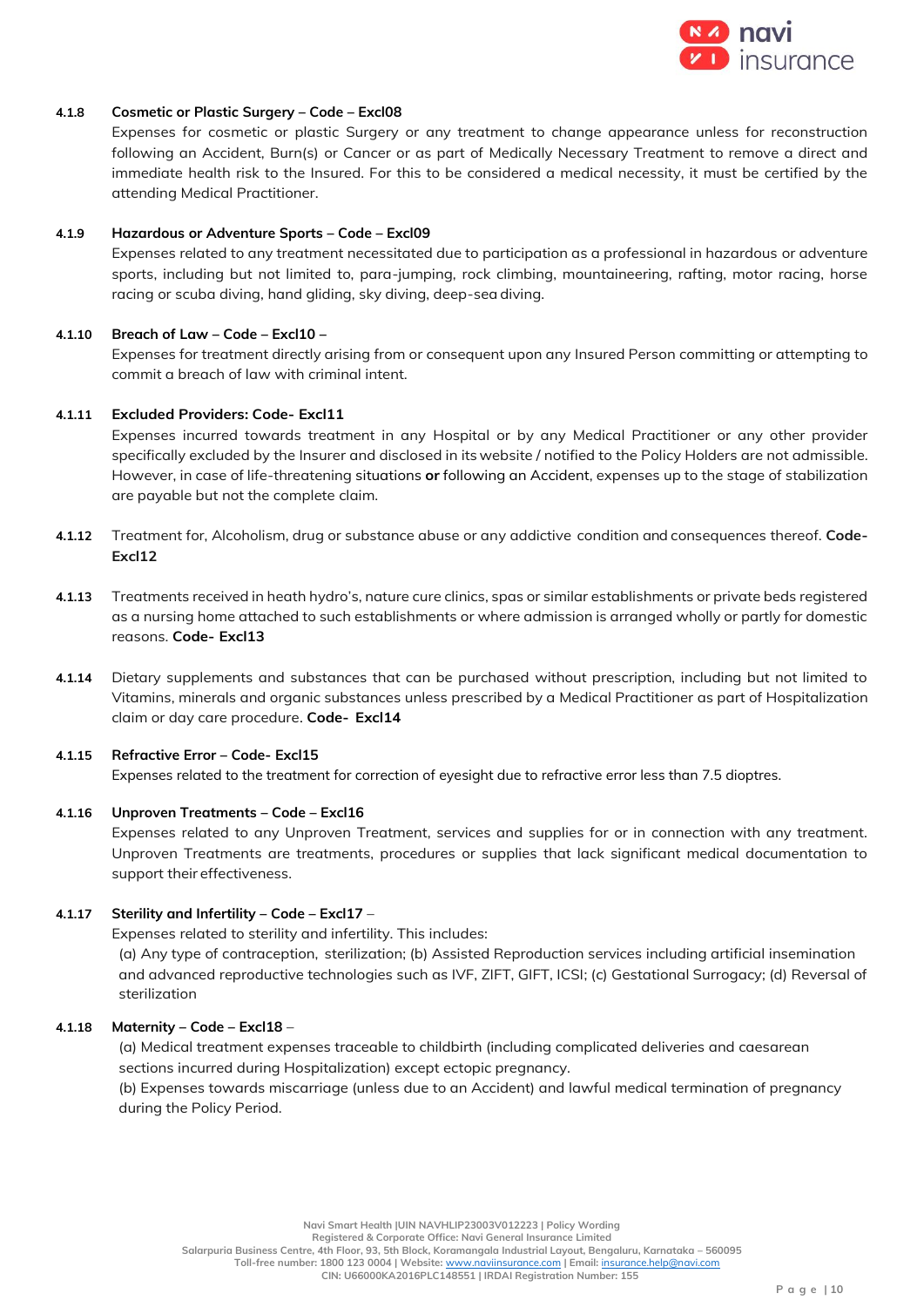

# 4.2 SPECIFIC EXCLUSIONS

- **4.2.1** Biological, Chemical & Nuclear Attack or Weapons Treatment costs caused by or contributed to or arising from or from any other cause or event contributing concurrently or in any other sequence to the loss, claim or expenses in relation to the use of nuclear weapons/materials, radioactive material, nuclear waste, nuclear fuel, chemical weapons/ materials or biological weapons/ materials.
	- (a) Nuclear attack or weapons means the use of any nuclear weapon or device or waste or combustion of nuclear fuel or the emission, discharge, dispersal, release or escape of fissile/ fusion material emitting a level of radioactivity capable of causing any Illness, incapacitating disablement or death.
	- (b) Chemical attack or weapons means the emission, discharge, dispersal, release or escape of any solid, liquid or gaseous chemical compound which, when suitably distributed, is capable of causing any Illness, incapacitating disablement or death.
	- (c) Biological attack or weapons means the emission, discharge, dispersal, release or escape of any pathogenic (disease producing) micro-organisms and/or biologically produced toxins (including genetically modified organisms and chemically synthesized toxins) which are capable of causing any Illness, incapacitating disablement or death.
- **4.2.2 War**  Treatment related to any condition resulting from, or as a consequence of War, invasion, act of foreign enemy, civil war, rebellion, revolution, insurrection, mutiny, military or usurped power, seizure, capture, arrests, restraints and determinant of all kinds.
- **4.2.3 External Congenital Anomaly** Expenses incurred towards screening, counselling and treatment related to External Congenital Anomalies.
- **4.2.4 Outpatient (OPD) Treatment** Expenses incurred for treatment taken on Outpatient care basis unless specifically covered and mentioned in the Policy Schedule by Us.
- **4.2.5 Eyesight, Hearing Aids & External prosthesis**
	- (a) Treatment related to routine eyesight checking or hearing tests including optometric therapy.
	- (b) Cost of hearing aids / Cochlear Implants, Spectacles or Contact Lenses.
	- (c) Cost of ambulatory devices or equipment walkers, crutches, belts, collars, caps, splints, slings, braces, stockings of any kind, blood sugar test strips, artificial limb and medical equipment which is subsequently used at home (except when used intra-operatively).
- **4.2.6 Medically Necessary Expenses –** Cost of any treatment or part of a treatment that is not reasonable and medically necessary and drugs or treatments which are not supported by a prescription from Medical Practitioner.
- **4.2.7 Preventive Vaccinations** Expenses incurred towards any treatment related to preventive care, vaccination including inoculation and immunizations (except in case of post-bite vaccination treatment) unless certified and recommended by the attending Medical Practitioner as part of in-patient treatment as a direct consequence of an otherwise covered claim.
- **4.2.8 Self-inflicted injuries or attempted suicide** Expenses for treatment resulting directly or indirectly from self-inflicted Injury or suicide, attempted suicide while sane or insane.
- **4.2.9 Treatment outside geographical limit** Expenses for treatment taken outside the geographical limits of India.
- **4.2.10 Treatment by a Medical Practitioner outside discipline** Expenses for treatment rendered by persons not registered as Medical Practitioner or from a Medical Practitioner practising outside the discipline that he/she is licensed for.
- **4.2.11 Un-recognized Medical Diagnostic Laboratory (or Pathological Laboratory)-** Expenses for services provided at diagnostic laboratory that is not registered under The Clinical Establishments (Registration and Regulation) Act,

**Registered & Corporate Office: Navi General Insurance Limited**

**Salarpuria Business Centre, 4th Floor, 93, 5th Block, Koramangala Industrial Layout, Bengaluru, Karnataka – 560095 Toll-free number: 1800 123 0004 | Website:** [www.naviinsurance.com](http://www.naviinsurance.com/) **| Email:** [insurance.help@navi.com](mailto:insurance.help@navi.com)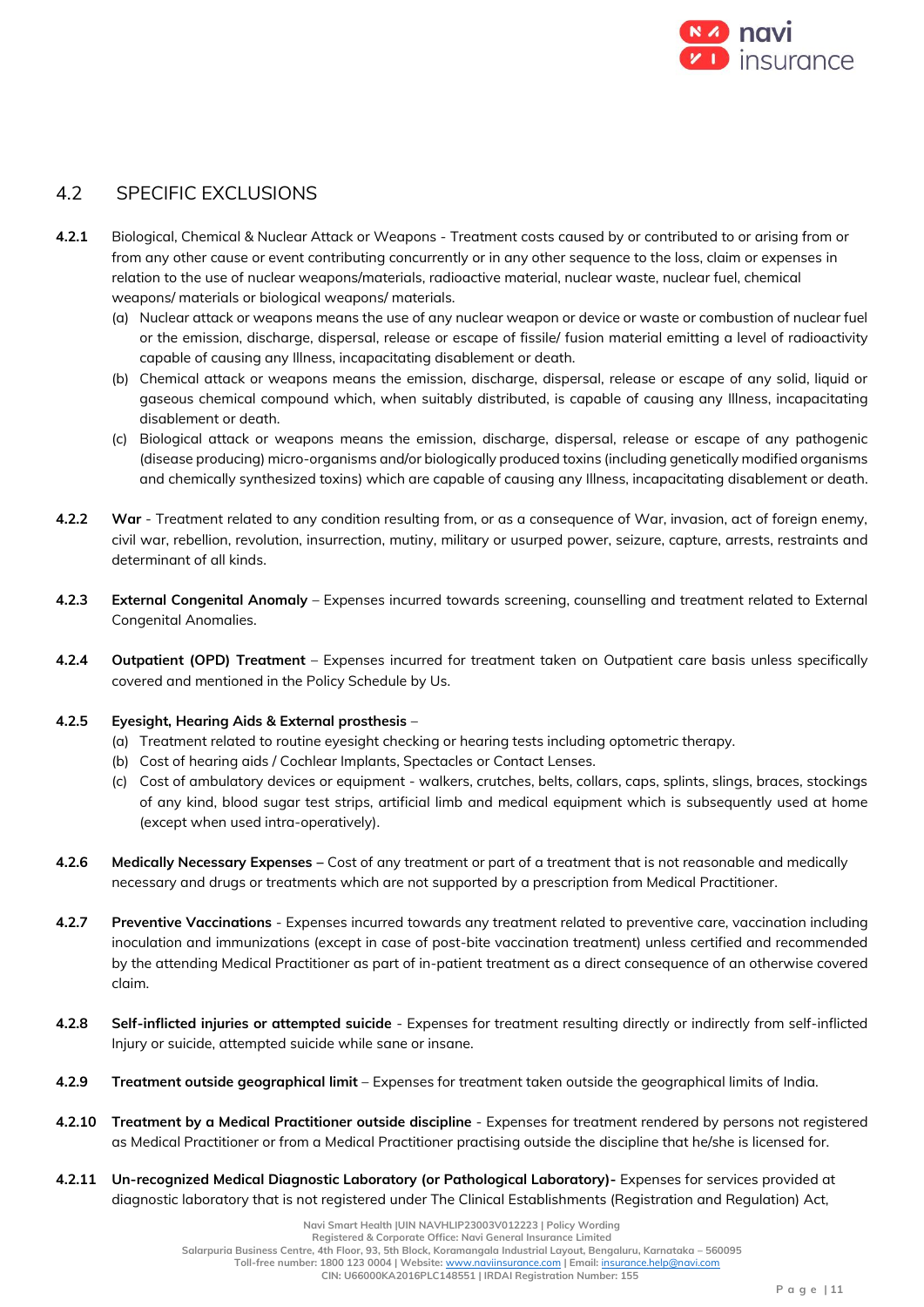

2010, Clinical Establishments (Central Government) Rules, 2012, Clinical Establishments (Central Government) Amendment Rules, 2018 or any other similar act, statute or regulations and amendments thereof enacted or adopted by the Central and/ or State Government and Union Territories or does not operate or follow the minimum standards as prescribed under the aforementioned legislations

- **4.2.12 Time bound Exclusions** Expenses incurred for any disease/ Illness/ Injury having specific time bound exclusion(s) applied by Us and mentioned in the Policy Schedule and is accepted by the Insured Person.
- **4.2.13 Permanent Exclusions** Expenses incurred for any disease which is permanently excluded and specified in the Policy Schedule and accepted by the Insured Person.

# 5. **GENERAL TERMS & CLAUSES**

# 5.1 Standard General Terms & Clauses

## **5.1.1 Disclosure of Information**

The Policy shall be void and all premium paid thereon shall be forfeited to the Company in the event of misrepresentation, mis-description or non-disclosure of any Material Fact by the Policy Holder.

## **5.1.2 Condition Precedent to Admission of Liability**

The terms and conditions of the Policy must be fulfilled by the Insured Person for the Company to make any payment for claim(s) arising under the Policy.

## **5.1.3 Complete Discharge**

Any payment to the Policy Holder, Insured Person or his/ her Nominees or his/ her legal representative or to the Hospital/Nursing Home or Assignee, as the case may be, for any benefit under the Policy shall in all cases be a valid discharge towards payment of claim by the Company to the extent of that amount for the particular claim.

#### **5.1.4 Multiple Policies**

- (a) In case of multiple policies taken by an Insured during a period from one or more Insurers to indemnify treatment costs, the Insured Person shall have the right to require a settlement of his/her claim in terms of any of his/her policies. In all such cases the Insurer chosen by the Insured Person shall be obliged to settle the claim as long as the claim is within the limits of and according to the terms of the chosen Policy.
- (b) Insured Person having multiple policies shall also have the right to prefer claims under this Policy for the amounts disallowed under any other Policy / policies even if the Sum Insured is not exhausted. Then the Insurer shall independently settle the claim subject to the terms and conditions of this Policy.
- (c) If the amount to be claimed exceeds the Sum Insured under a single Policy, the Insured Person shall have the right to choose Insurer from whom he/she wants to claim the balance amount.
- (d) Where an Insured Person has policies from more than one Insurer to cover the same risk on indemnity basis, the Insured Person shall only be indemnified the treatment costs in accordance with the terms and conditions of the chosen Policy.

## **5.1.5 Fraud**

If any claim made by the Insured Person, is in any respect fraudulent, or if any false statement, or declaration is made or used in support thereof, or if any fraudulent means or devices are used by the Insured Person or anyone acting on his/her behalf to obtain any benefit under this Policy, all benefits under this Policy and the premium paid shall be forfeited.

Any amount already paid against claims made under this Policy but which are found fraudulent later shall be repaid by all recipient(s)/Policy Holders(s), who has made the particular claim, who shall be jointly and severally liable for such repayment to the Insurer.

For the purpose of this clause, the expression "fraud" means any of the following acts committed by the Insured Person or by his agent or the Hospital/doctor/any other party acting on behalf of the Insured Person, with intent to deceive the Insurer or to induce the Insurer to issue an insurance Policy:

- a) the suggestion, as a fact of that which is not true and which the Insured Person does not believe to be true;
- b) the active concealment of a fact by the Insured Person having knowledge or belief of the fact;
- c) any other act fitted to deceive; and
- d) any such act or omission as the law specially declares to be fraudulent

**Registered & Corporate Office: Navi General Insurance Limited**

**Salarpuria Business Centre, 4th Floor, 93, 5th Block, Koramangala Industrial Layout, Bengaluru, Karnataka – 560095**

 **Toll-free number: 1800 123 0004 | Website:** [www.naviinsurance.com](http://www.naviinsurance.com/) **| Email:** [insurance.help@navi.com](mailto:insurance.help@navi.com) **CIN: U66000KA2016PLC148551 | IRDAI Registration Number: 155**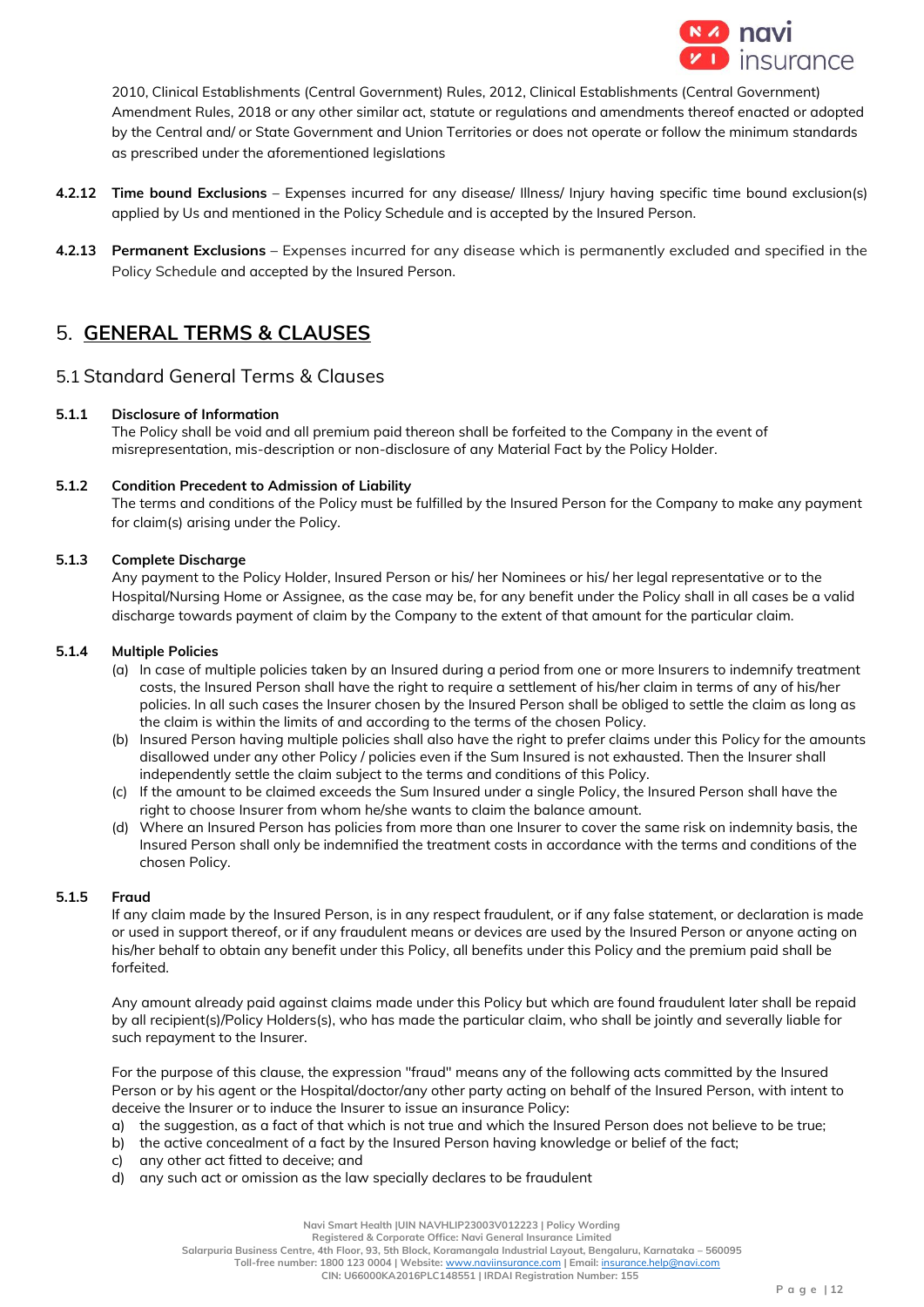

The Company shall not repudiate the claim and/ or forfeit the Policy benefits on the ground of Fraud, if the Insured Person / beneficiary can prove that the misstatement was true to the best of his knowledge and there was no deliberate intention to suppress the fact or that such misstatement of or suppression of Material Fact is within the knowledge of the Insurer.

## **5.1.6 Cancellation**

a) The Policy Holder may cancel this Policy by giving 15 days' written notice and in such an event, the Company shall refund premium for the unexpired Policy Period as per the rates detailed below:

| <b>Cancellation grid for Upfront Premium option</b>           |             |                               |             |
|---------------------------------------------------------------|-------------|-------------------------------|-------------|
|                                                               | Policy      | Policy                        | Policy      |
| Period on Risk                                                | Period is 1 | Period is 2                   | Period is 3 |
|                                                               | Year        | Years                         | Years       |
| Within 1 month (first time health insurance Policy customers) |             | Free look period cancellation |             |
| Within 1 month (Renewal Policy)                               | 75%         | 87.5%                         | 90%         |
| Exceeding 1 months but less than or equal to 3 months         | 50%         | 75%                           | 87.5%       |
| Exceeding 3 months but less than or equal to 6 months         | 25%         | 62.5%                         | 75%         |
| Exceeding 6 months but less than or equal to 12 months        | Nil         | 50%                           | 60%         |
| Exceeding 12 months but less than or equal to 15 months       |             | 25%                           | 50%         |
| Exceeding 15 months but less than or equal to 18 months       |             | 12%                           | 25%         |
| Exceeding 18 months but less than or equal to 24 months       |             | Nil                           | 12%         |
| Exceeding 24 months but less than or equal to 36 months       |             |                               | Nil         |

**Note**- For monthly premium payment frequency, no refund shall be applicable for cancellation of the Policy except for Free Look period cancellation.

Notwithstanding anything contained herein or otherwise, no refunds of premium shall be made in respect of cancellation where, any claim has been admitted or has been lodged or any benefit has been availed by the Insured Person under the Policy.

b) The Company may cancel the Policy at any time on grounds of misrepresentation, non-disclosure of Material Facts, fraud by the Insured Person, by giving 15 days' written notice. There would be no refund of premium on cancellation on grounds of misrepresentation, non-disclosure of Material Facts or Fraud.

## **5.1.7 Migration:**

The Insured Person will have the option to migrate the Policy to other health insurance products/plans offered by the Company by applying for Migration of the Policy at least 30 days before the Policy Renewal date as per IRDAI guidelines on Migration. If such person is presently covered and has been continuously covered without any lapses under any health insurance product/plan offered by the Company, the Insured Person will get accrued continuity benefits in waiting periods as per IRDAI guidelines on Migration.

For Detailed Guidelines on Migration, kindly refer the lin[k www.naviinsurance.com](http://www.naviinsurance.com/)

#### **5.1.8 Portability**

The Insured Person will have the option to port the Policy to other Insurers by applying to such Insurer to port the entire Policy along with all the members of the Family, if any, at least 45 days before, but not earlier than 60 days from the Policy Renewal date as per IRDAI guidelines related to probability. If such person is presently covered and has been continuously covered without any lapses under any health insurance Policy with an Indian General/Health Insurer, the proposed Insured Person will get accrued continuity benefits in waiting periods as per IRDAI guidelines on probability.

For Detailed Guidelines on Portability, kindly refer the lin[k www.naviinsurance.com](http://www.naviinsurance.com/)

#### **5.1.9 Refund of Premium in case of Death of Insured**

- a) No refund shall be made if the policy is taken on Monthly Premium Mode.
- b) In the event of death of any insured member during the course of policy period when there is no claim lodged (and in the process to be paid) or paid during the policy period, the proportionate premium for the unexpired policy period for the respective insured member will be paid to the nominee/other existing policyholders.
- c) In case claim(s) have been made on a policy, no refund shall be made in the event of death of any insured member during the course of policy period.

#### **5.1.10 Renewal of Policy**

- The Policy shall ordinarily be renewable except on grounds of fraud, misrepresentation by the Insured Person.
- (a) The Company shall endeavour to give notice for Renewal. However, the Company is not under obligation to give any notice for Renewal.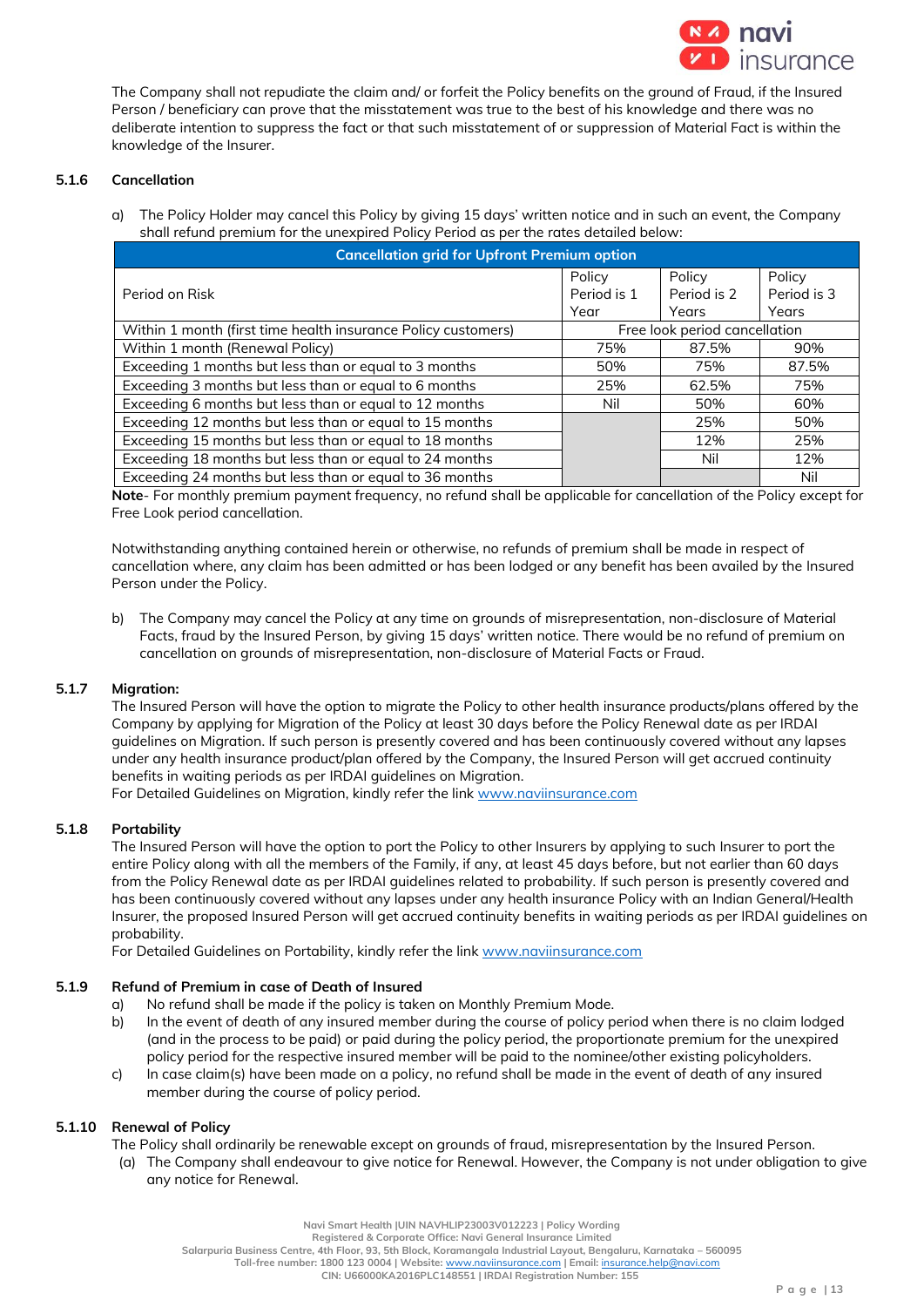

- (b) Renewal shall not be denied on the ground that the Insured had made a claim or claims in the preceding Policy Years.
- (c) Request for Renewal along with requisite premium shall be received by the Company before the end of the Policy Period.
- (d) At the end of the Policy Period, the Policy shall terminate and can be renewed within the Grace Period of 30 Days to maintain continuity of benefits without Break in Policy. Coverage is not available during the Grace Period.
- (e) No loading shall apply on renewals based on individual claims experience

#### **5.1.11 Possibility of Revision of Terms of the Policy Including the Premium Rates**

The Company, with prior approval of IRDAI, may revise or modify the terms of the Policy including the premium rates. The Insured Person shall be notified three months before the changes are affected.

## **5.1.12 Free look period**

The Free Look Period shall be applicable on new individual health insurance policies and not on Renewals or at the time of porting/migrating the Policy. The Insured shall be allowed free look period of 1 month from date of receipt of the Policy document to review the terms and conditions of the Policy, and to return the same if not acceptable. If the Insured has not made any claim during the Free Look Period, the Insured shall be entitled to a refund of the premium paid less any expenses incurred by the Company on medical examination of the Insured Person.

#### **5.1.13 Nomination:**

The Policy Holder is required at the inception of the Policy to make a nomination for the purpose of payment of claims under the Policy in the event of death of the Policy Holder. Any change of nomination shall be communicated to the Company in writing and such change shall be effective only when an endorsement on the Policy is made. For Claim settlement under reimbursement, the Company will pay the Policy Holder. In the event of death of the Policy Holder, the Company will pay the Nominee {as named in the Policy Schedule/Policy Certificate/Endorsement (if any)} and in case there is no subsisting Nominee, to the legal heirs or legal representatives of the Policy Holder whose discharge shall be treated as full and final discharge of its liability under the Policy.

#### **5.1.14 Withdrawal of Policy**

- (a) In the likelihood of this product being withdrawn in future, the Company will intimate the Insured Person about the same 90 days prior to expiry of the Policy.
- (b) Insured Person will have the option to migrate to similar health insurance product available with the Company at the time of Renewal with all the accrued continuity benefits such as cumulative bonus, waiver of waiting period. as per IRDAI guidelines, provided the Policy has been maintained without a break.

## **5.1.15 Moratorium Period-**

After completion of eight continuous years under the Policy no look back to be applied. This period of eight years is called as moratorium period. The moratorium would be applicable for the sums Insured of the first Policy and subsequently completion of 8 continuous years would be applicable from date of enhancement of sums Insured only on the enhanced limits. After the expiry of Moratorium Period no health insurance claim shall be contestable except for proven fraud and permanent exclusions specified in the Policy contract. The policies would however be subject to all limits, sub limits, co-payments, deductibles as per the Policy contract.

## **5.1.16 Claim Settlement (Provision of Penal Interest)**

- (a) The Company shall settle or reject a claim, as the case may be, within 30 days from the date of receipt of last necessary document.
- (b) In the case of delay in the payment of a claim, the Company shall be liable to pay interest to the Policy Holder from the date of receipt of last necessary document to the date of payment of claim at a rate 2% above the bank rate.
- (c) However, where the circumstances of a claim warrant an investigation in the opinion of the Company, it shall initiate and complete such investigation at the earliest, in any case not later than 30 days from the date of receipt of last necessary document. In such cases, the Company shall settle or reject the claim within 45 days from the date of receipt of last necessary document.
- (d) In case of delay beyond stipulated 45 days, the Company shall be liable to pay interest to the Policy Holder at a rate 2% above the bank rate from the date of receipt of last necessary document to the date of payment of claim.
- (e) "Bank rate" shall mean the rate fixed by the Reserve Bank of India (RBI) at the beginning of the financial year in which claim has fallen due.

#### **5.1.17 Redressal of Grievance**

(a) ln case of any grievance the insured person may contact the company through: **Website**: www.naviinsurance.com

**Registered & Corporate Office: Navi General Insurance Limited**

**Salarpuria Business Centre, 4th Floor, 93, 5th Block, Koramangala Industrial Layout, Bengaluru, Karnataka – 560095**

 **Toll-free number: 1800 123 0004 | Website:** [www.naviinsurance.com](http://www.naviinsurance.com/) **| Email:** [insurance.help@navi.com](mailto:insurance.help@navi.com)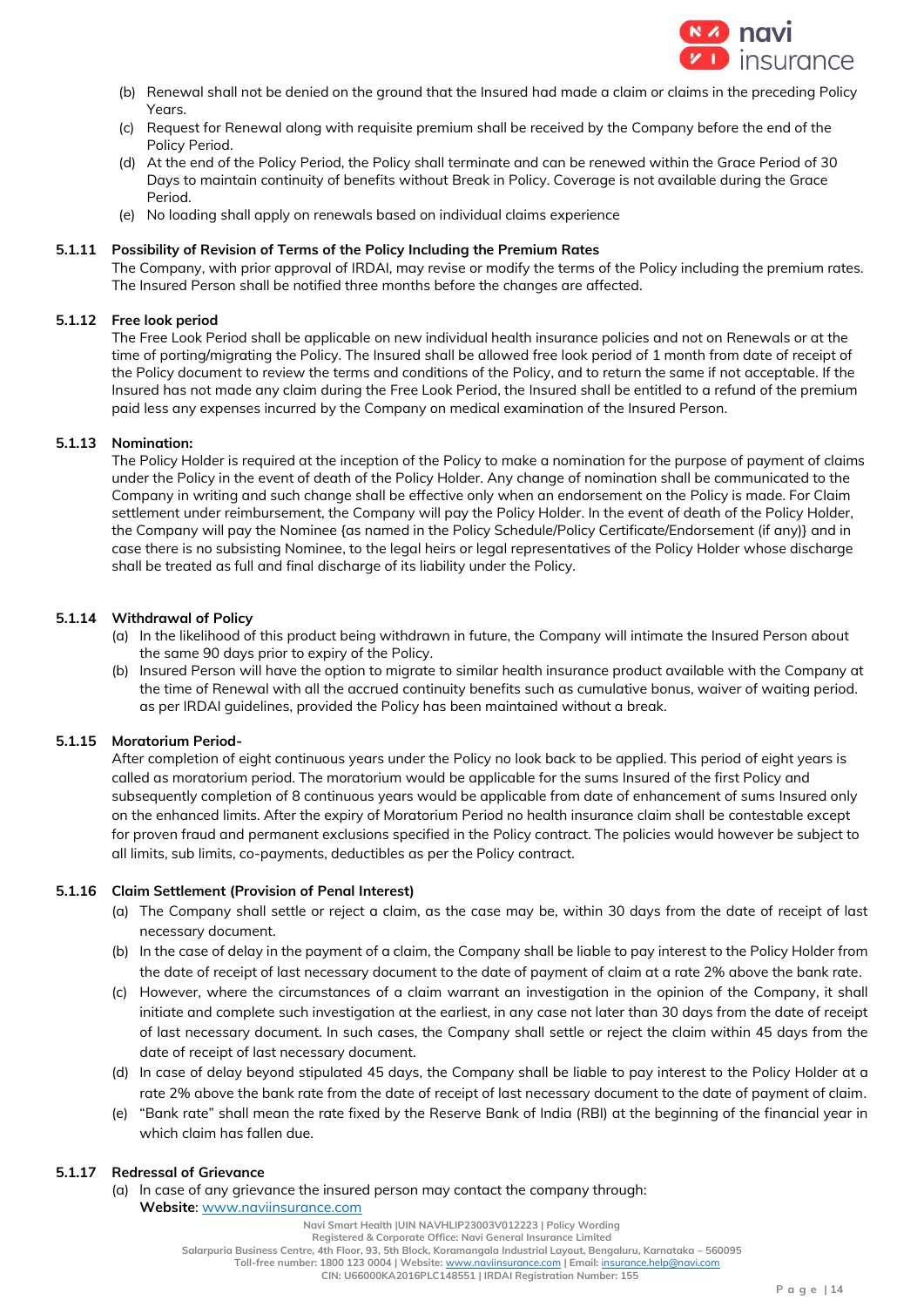

**Toll free**: 1800-123-0004 **E-mail**: insurance.help@navi.com **Fax**: 022-4001 8251

**Courier**: Navi General Insurance Limited Salarpuria Business Centre, 4th B Cross Road, 5th Block, Koramangala Industrial Layout, Bengaluru, Karnataka – 560095

lnsured person may also approach the grievance cell at any of the company's branches with the details of grievance.

- (b) If Insured Person is not satisfied with the redressal of grievance through one of the above methods, Insured Person may contact the grievance officer at Manager.CustomeExperience@navi.com
- (c) For updated details of grievance officer, kindly refer the link www.naviinsurance.com/service/. For senior citizens, We have a special cell, and our senior citizen customers can email Us at seniorcare@navi.com for priority resolution.
- (d) If Insured Person is not satisfied with the redressal of grievance through above methods, the Insured Person may also approach the office of Insurance Ombudsman of the respective area/region for redressal of grievance as per Insurance Ombudsman Rules 2017.

| <b>CONTACT DETAILS</b>                  | <b>JURISDICTION</b> |
|-----------------------------------------|---------------------|
| BENGALURU                               | Karnataka.          |
| Office of the Insurance Ombudsman,      |                     |
| Jeevan Soudha Building,                 |                     |
| PID No.57-27-N-19,                      |                     |
| Ground Floor, 19/19, 24th Main Road,    |                     |
| JP Nagar, 1st Phase,                    |                     |
| Bengaluru-560 078.                      |                     |
| Tel.:- 080-26652048 / 26652049          |                     |
| Email:- bimalokpal.bengaluru@qbic.co.in |                     |

For all other Ombudsman Offices & Addresses: please refer the link – <http://ecoi.co.in/ombudsman.html>

(e) Grievance may also be lodged at IRDAI lntegrated Grievance Management System – [http://igms.irda.gov.in](http://igms.irda.gov.in/)

# 5.2 Specific General Terms & Conditions

## **5.2.1 Premium Payment in Instalments**

If the Insured Person has opted for Payment of Premium on an instalment basis i.e. Monthly, as mentioned in the Policy Schedule/Certificate of Insurance, the following Conditions shall apply (notwithstanding any terms contrary elsewhere in the Policy)

- a) Grace Period of 30 days would be given to pay the instalment premium due for the Policy.
- b) During such Grace Period, coverage will not be available from the due date of instalment premium till the date of receipt of premium by Company.
- c) The Insured Person will get the accrued continuity benefit in respect of the "Waiting Periods" in the event of payment of premium within the stipulated Grace Period.
- d) No interest will be charged If the instalment premium is not paid on due date.
- e) In case of instalment premium due not received within the Grace Period, the Policy will get cancelled.
- f) In the event of a claim, all subsequent premium instalments shall immediately become due and payable.
- g) The Company has the right to recover and deduct all the pending instalments from the claim amount due under the Policy.

## **5.2.2 Electronic Transactions**

The Policy Holder / Insured Person agrees to adhere to and comply with all such terms and conditions as may be imposed for electronic transactions that We may prescribe from time to time which shall be within the terms and conditions of the contract, and hereby agrees and confirms that all transactions effected by or through facilities for conducting remote transactions including the Internet, World Wide Web, electronic data interchange, call centres, tele-service operations (whether voice, video, data or combination thereof) or by means of electronic, computer, automated machines network or through other means of telecommunication, established by or on behalf of Us, for and in respect of the Policy or its terms, shall constitute legally binding and valid transactions when done in adherence to and in compliance with Our terms and conditions for such facilities, as may be prescribed from time to time which shall be within the terms and conditions of the contract. However, the terms of the condition shall not

**Navi Smart Health |UIN NAVHLIP23003V012223 | Policy Wording**

**Registered & Corporate Office: Navi General Insurance Limited**

**Salarpuria Business Centre, 4th Floor, 93, 5th Block, Koramangala Industrial Layout, Bengaluru, Karnataka – 560095**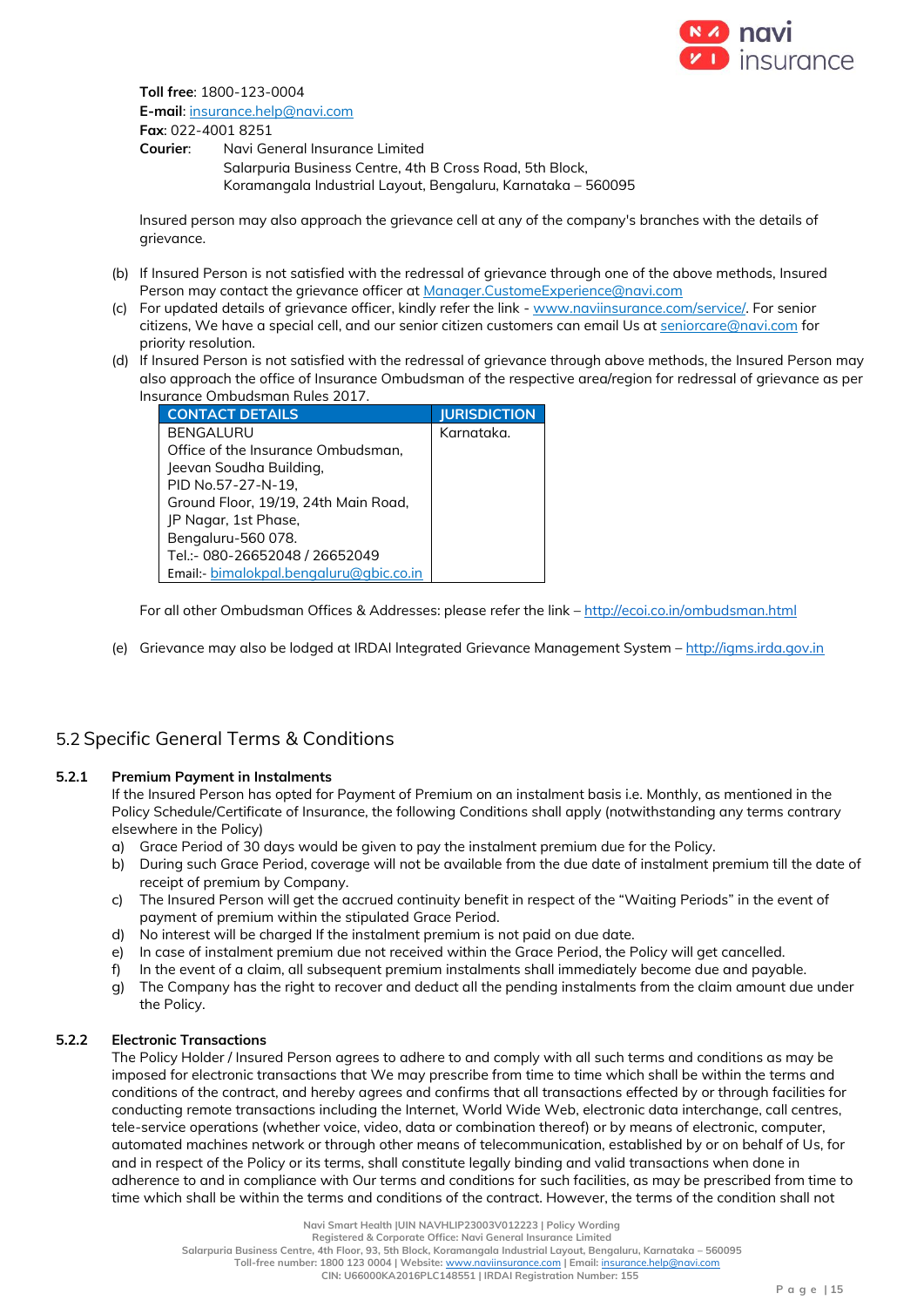

override provisions of any law(s) or statutory regulations including provisions of IRDAI regulations for protection of Policy Holder's interests.

## **5.2.3 Loadings**

- a) We may apply a risk loading on the premium payable (based upon the declarations made in the Proposal Form and the health status of the persons proposed for insurance).
- b) The maximum risk loading applicable for an individual shall not exceed 100% of premium per diagnosis / medical condition and an overall risk loading of over 150% of premium per person
- c) These loadings are applied from Commencement Date of the Policy including subsequent Renewal(s) with Us or on the receipt of the request of increase in Sum Insured (for the increased Sum Insured).
- d) We will inform You about the applicable risk loading through a counteroffer letter. Please note that We will issue Policy only after getting Your consent

#### **5.2.4 Material Change**

The Insured shall notify the Company in writing of any material change in the risk in relation to the declaration made in the Proposal Form or medical examination report at each Renewal and the Company may, adjust the scope of cover and / or premium, if necessary, accordingly.

#### **5.2.5 Records to be Maintained**

The Insured Person shall keep an accurate record containing all relevant medical records and shall allow the Company or its representatives to inspect such records. The Policy Holder or Insured Person shall furnish such information as the Company may require for settlement of any claim under the Policy, within reasonable time limit and within the time limit specified in the Policy.

#### **5.2.6 Notice & Communication**

- (a) Any notice, direction, instruction or any other communication related to the Policy should be made in writing.
- (b) Such communication shall be sent to the address of the Company or through any other electronic modes specified in the Policy Schedule.
- (c) The Company shall communicate to the Insured at the address or through any other electronic mode mentioned in the schedule.

#### **5.2.7 Territorial Limit & Nationality**

All medical treatment for the purpose of this insurance will have to be taken in India only. Resident Indian or Nonresident Indian paying premium in Indian currency is eligible for coverage under the Policy

## **5.2.8 Automatic change in Coverage under the Policy**

The coverage for the Insured Person(s) shall automatically terminate:

- (a) In the case of his/ her (Insured Person) demise. However, the cover shall continue for the remaining Insured Persons till the end of Policy Period. The other Insured Persons may also apply to renew the Policy. In case, the other Insured Person is minor, the Policy shall be renewed only through any one of his/her natural guardian or guardians appointed by court. All relevant particulars in respect of such person (including his/her relationship with the Insured Person) must be submitted to the Company along with the application. Provided no claim has been made, and termination takes place on account of death of the Insured Person, pro-rata refund of premium of the deceased Insured Person for the balance period of the Policy will be effective.
- (b) Upon exhaustion of Sum Insured for the Policy Year. However, the Policy is subject to Renewal on the due date as per the applicable terms and conditions.

# **5.2.9 Territorial Jurisdiction**

All disputes or differences under or in relation to the interpretation of the terms, conditions, validity, construct, limitations and/or exclusions contained in the Policy shall be determined by the Indian court and according to Indian law.

#### **5.2.10 Arbitration**

- (a) If any dispute or difference shall arise as to the quantum to be paid by the Policy, (liability being otherwise admitted) such difference shall independently of all other questions, be referred to the decision of a sole arbitrator to be appointed in writing by the parties here to or if they cannot agree upon a single arbitrator within thirty days of any party invoking arbitration, the same shall be referred to a panel of three arbitrators, comprising two arbitrators, one to be appointed by each of the parties to the dispute/difference and the third arbitrator to be appointed by such two arbitrators and arbitration shall be conducted under and in accordance with the provisions of the Arbitration and Conciliation Act 1996, as amended by Arbitration and Conciliation (Amendment) Act, 2015 (No. 3 of 2016).
- (b) It is clearly agreed and understood that no difference or dispute shall be preferable to arbitration as herein before provided if the Company has disputed or not accepted liability under or in respect of the Policy.

**Salarpuria Business Centre, 4th Floor, 93, 5th Block, Koramangala Industrial Layout, Bengaluru, Karnataka – 560095**

**Toll-free number: 1800 123 0004 | Website:** [www.naviinsurance.com](http://www.naviinsurance.com/) **| Email:** [insurance.help@navi.com](mailto:insurance.help@navi.com)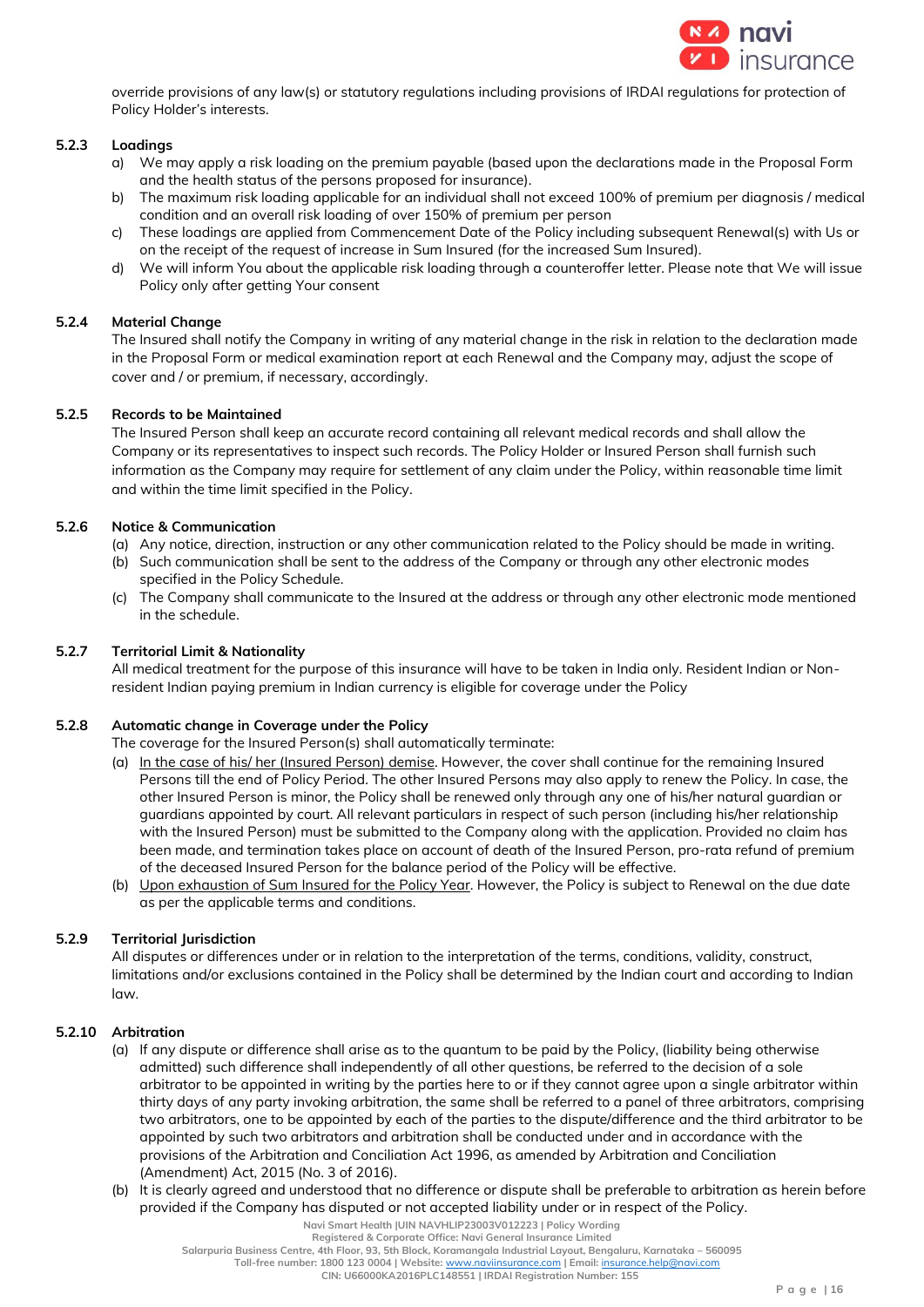

(c) It is hereby expressly stipulated and declared that it shall be a Condition Precedent to any right of action or suit upon the Policy that award by such arbitrator/arbitrators of the amount of expenses shall be first obtained.

# **5.2.11 Endorsements (Changes in Policy)**

- (a) This Policy constitutes the complete contract of insurance. This Policy cannot be modified by anyone (including an insurance agent or broker) except Us. Any change made by the Us shall be evidenced by a written endorsement signed and stamped.
- (b) The Policy Holder may be changed only at the time of Renewal. The new Policy Holder must be the legal heir/immediate Family member (Spouse/ Son/ Daughter/ Parents). Such change would be subject to acceptance by the Company and payment of premium (if any). The renewed Policy shall be treated as having been renewed without break.
- (c) The Policy Holder may be changed during the Policy Period only in case of his/her demise or him/her moving out of India or in case of divorce of the Policy Holder.

# **5.2.12 Change of Sum Insured or Deductible**

Sum Insured or Deductible can be changed (increased/ decreased) only at the time of Renewal, subject to underwriting by the Company. For any increase in Sum Insured, the waiting period shall start afresh only for the enhanced portion of the Sum Insured.

# **5.2.13 Addition of Insured Person**

- (a) An additional Insured Person can be added to the Policy during the Policy Period if such additional Insured Person is: (i) a child between the age of 91 days and 180 days (both days inclusive); or (ii) a newly married spouse and such addition is requested for within 3 months of the marriage.
- (b) An additional Insured Person can be added to the Policy at the time of Renewal of the Policy as well, subject to underwriting by Insurer.
- (c) With respect to all newly added Insured Person, waiting periods will apply afresh

## **5.2.14 Terms and conditions of the Policy**

The terms and conditions contained herein and in the Policy Schedule shall be deemed to form part of the Policy and shall be read together as one document.

# **5.2.15 Basis of claim payment**

- (a) If You suffer a relapse of a medical condition within 45 days of the date when You last obtained medical treatment or consulted a Medical Practitioner and for which a claim has been made, then such relapse shall be deemed to be Any One Illness and shall be part of the same claim
- (b) We will make the claim payment in Indian Rupees only
- (c) You agree that We shall make payment only when You or someone claiming on Your behalf has provided Us with necessary documents and information required for claim assessment and decision.

## **5.2.16 Claims Process**

- (a) Completed claim form and other relevant documents including documents must be furnished to Us / TPA within the stipulated timelines for reimbursement of all claims under this Policy. Failure to furnish this documentation within the time required shall not invalidate nor reduce any claim if You can satisfy that it was not reasonably possible for You to submit / give proof within such time.
- (b) Cashless Facility and Reimbursement Claim processing shall be carried out through TPAs empanelled by Us or in-house by Us, details of the same will be available on the Policy Schedule. For the latest list of Network Providers, You can log on to Our mobile application/ Our website.

## Claim Intimation:

If You meet with any Accident leading to Injury or suffer an Illness that may result in a claim under this Policy, then as a Condition Precedent to Our liability, You must comply with the following claim procedures: You must notify Your claim to Us through online channel including mobile application that is available or at call centre.

| Type of Hospitalisation | Notify Us                                                                                                          |
|-------------------------|--------------------------------------------------------------------------------------------------------------------|
| Planned Hospitalisation | Immediately and in any event at least 48 hours prior to Your admission.                                            |
|                         | Emergency Hospitalisation   Within 24 hours of Your admission to Hospital or before discharge whichever is earlier |

The following details may be required by Us at the time of intimation of Claim:

- Policy number/ member number
- Name of the Policy Holder
- Name of the Insured Person in whose relation the claim is being lodged

**Navi Smart Health |UIN NAVHLIP23003V012223 | Policy Wording**

**Registered & Corporate Office: Navi General Insurance Limited**

**Salarpuria Business Centre, 4th Floor, 93, 5th Block, Koramangala Industrial Layout, Bengaluru, Karnataka – 560095**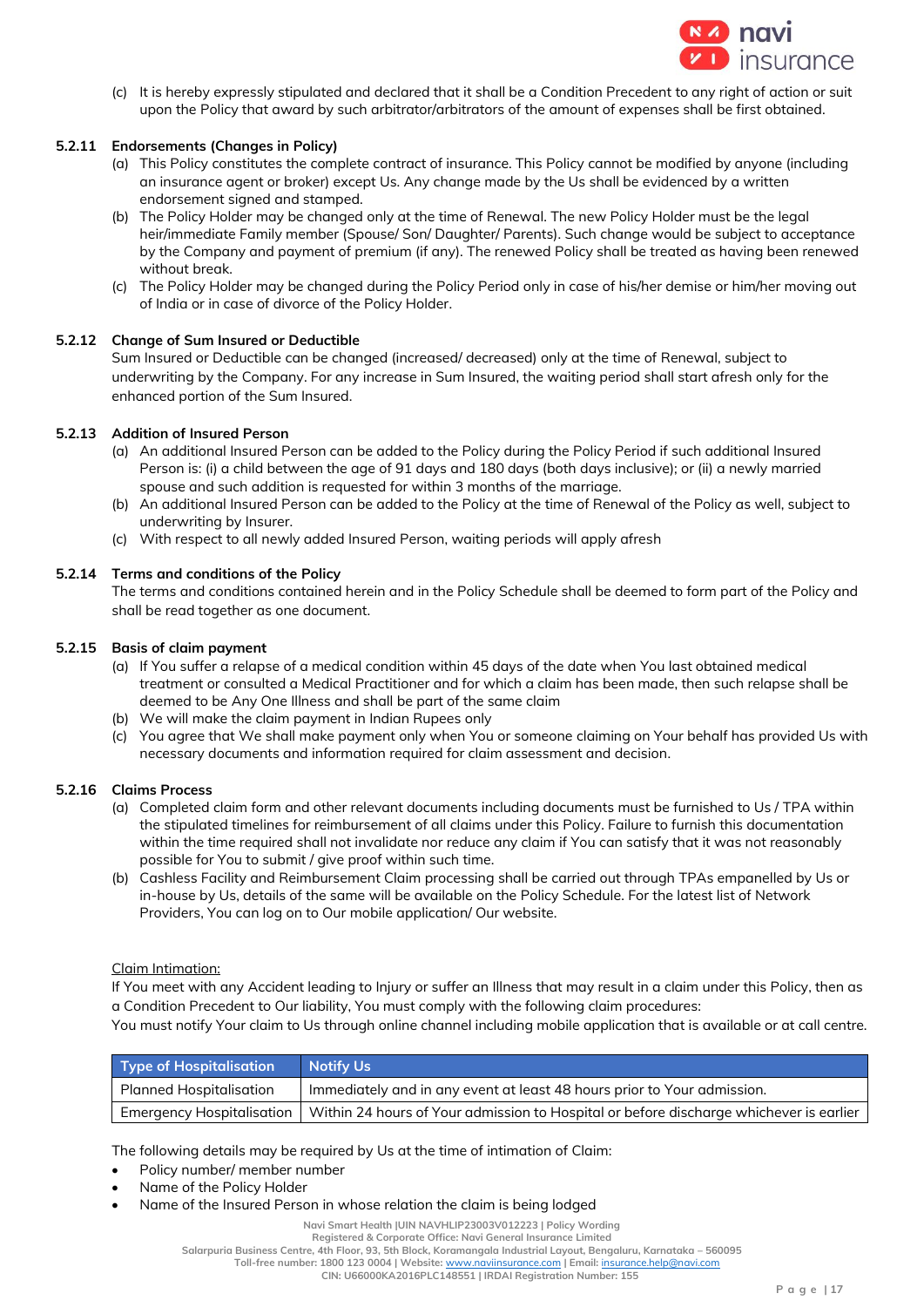

- Nature of Illness / Injury
- Name and address of the attending Medical Practitioner and Hospital
- Date of admission
- Any other information as requested by Us

Failure to intimate a claim within the time required shall not invalidate nor reduce any claim if You can satisfy that it was not reasonably possible for You to intimate the claim within such time

#### Cashless Facility Claim Procedure:

Cashless Facility is available for Hospitalisation only at Our Network Provider. The Insured Person can avail Cashless Facility at Network Provider, by presenting the health card as provided by Us with this Policy, along with a valid photo identification proof (Voter ID card / Driving License / Passport / PAN Card / Aadhar Card, any other identity proof as approved by Us).

#### (a) For Planned Hospitalisation:

- i) The Insured Person should at least 48 hrs prior to admission to the Hospital approach the Network Provider for Hospitalisation for Medical Necessary Treatment.
- ii) Insured Person will need to provide health Card / Policy details at Hospital admission counter.
- iii) The Network Provider may either consider treating the Insured Person by taking a token deposit or treating as per their norms.
- iv) The Network Provider shall electronically send the pre-authorization form along with all the relevant details to Us or TPA along with contact details of the treating Medical Practitioner and the Insured Person.
- v) Wherever the information provided in the request is sufficient to ascertain the authorisation, the authorisation letter will be issued to the Network Provider. Wherever additional information or documents are required, the same will be called for from the Network Provider and upon satisfactory receipt of last necessary documents the authorisation will be issued.
- vi) If the procedure above is followed, on Our written authorization, You will not be required to directly pay for the bill amount in the Network Hospital that We are liable under Section 3.1, Hospitalization of the Policy.
- vii) You must leave the original bills and evidence of treatment in respect of the Hospitalization with the Network Provider and ensure to take photocopies of relevant medical records for future reference. Pre-authorisation does not guarantee that all costs and expenses will be covered. We reserve the right to review each claim for Medical Expenses and accordingly coverage will be determined according to the terms and conditions of this Policy.
- viii) At the time of discharge, Network Provider may request You to sign the final authorization letter that was issued by Us.
- ix) The Network Provider shall refund the deposit amount to You barring an amount to be charged for noncovered expenses, if any.

#### (b) In case of Emergency Hospitalisation:

- i. The Insured Person may approach the Network Provider for Hospitalisation
- ii. The Network Provider/ Insured Person shall follow the same process as explained above in septs iii to viii above under section Planned Hospitalization.

It is possible that Cashless Facility may be denied for Hospitalisation due to insufficient Sum Insured or insufficient information to determine admissibility in which case You/Insured Person may be required to pay for the treatment and submit the claim for reimbursement to Us/ TPA which will be considered subject to the Policy Terms & Conditions.

We in Our sole discretion, reserves the right to modify, add or restrict any Network Provider for Cashless Facility under the Policy. Before availing the Cashless Facility, the Policy Holder / Insured Person is required to check the applicable/latest list of Network Providers on Our mobile application/ Our website at [www.naviinsurance.com](http://www.naviinsurance.com/)

#### Reimbursement Claim Procedure:

Wherever You have opted for a reimbursement of expenses, You may submit the documents for reimbursement of the claim electronically including by direct upload on Our mobile application not later than 15 days from the date of discharge from the Hospital. You can obtain a Claim Form from by downloading a copy from Our website at [www.naviinsurance.com](http://www.naviinsurance.com/) or from Our mobile application. The necessary copies of claim documents to be submitted for reimbursement may include following: (a) duly filled claim form; (b) discharge/ death Summary (as applicable); (c)

**Registered & Corporate Office: Navi General Insurance Limited**

**Salarpuria Business Centre, 4th Floor, 93, 5th Block, Koramangala Industrial Layout, Bengaluru, Karnataka – 560095 Toll-free number: 1800 123 0004 | Website:** [www.naviinsurance.com](http://www.naviinsurance.com/) **| Email:** [insurance.help@navi.com](mailto:insurance.help@navi.com)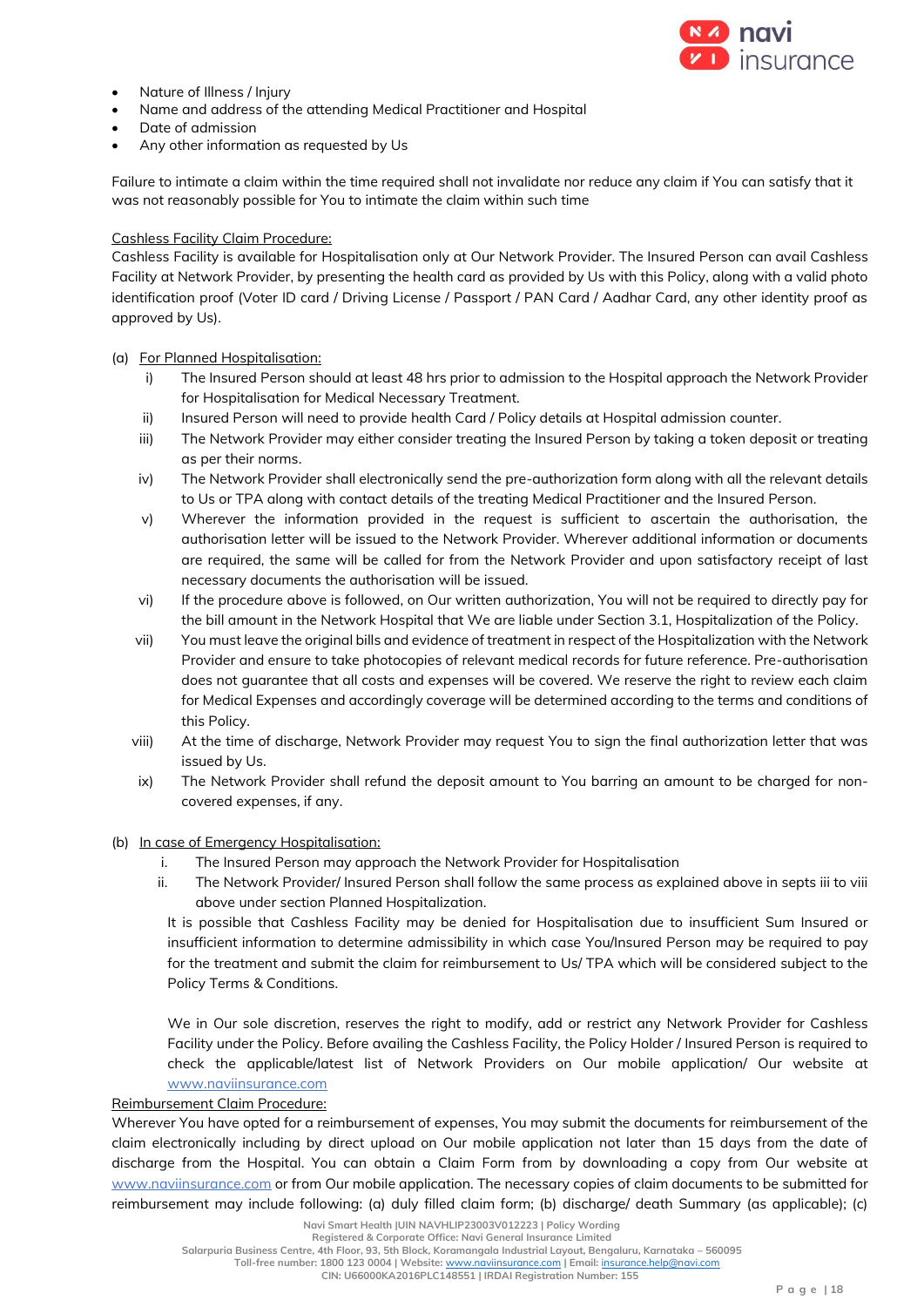

operation theatre notes (if any); (d) hospital main bill along with break up bill and original receipts; (e) investigation reports- Haematology, Histo-pathology and Radiology; (f) doctors referral slips or prescription for investigations/pharmacy; (g) pharmacy bills; (h) MLC/FIR report/post mortem report (if applicable and conducted); (i) details of the implants including the sticker indicating the type as well as invoice towards the cost of implant; (j) KYC documents (Photo ID proof, Pan Card, Aadhar Card); (k) Cancelled cheque for NEFT payment

We may call for any additional documents/information as required based on the circumstances of the claim.

#### Cashless process to avail Outpatient Treatment benefit:

- i) You shall request for an appointment with Service Provider through Our mobile application at least 72 hrs prior to service.
- ii) Before scheduling an appointment, You may have to submit certain details about planned service which may include date of service, type and nature of service, details about Illness/ Injury etc.
- iii) On receiving the information as above, We shall check Your eligibility to avail the service and process the request further to schedule an appointment or may reject the request.
- iv) Insured Person may receive confirmation on appointment booking through SMS, Email or in the form of notification in the mobile application.
- v) You will avail the service as per the appointment schedule.
- vi) You shall upload the images of all the supporting documents related to service including but not limited to consultation note, prescription, investigation reports within 15 days of the date of service.
- vii) Your failure to submit the supporting documents by uploading images through mobile application may lead Us to hold any future service requests for OPD benefit or Complimentary Health Check-up benefit on Our mobile application.

#### **5.2.17 Physical Examination**

You may require undergoing medical examination by a Medical Practitioner authorized by Us to examine You to establish Our liability in case of a claim under the Policy. The cost towards performing such medical examination shall be borne by Us.

#### **5.2.18 Claim Related Information**

You may submit query related to the claim or intimate the claim or submit claim document to Us through Our mobile application. Alternatively, You may also contact Us through:

**Website:** www.naviinsurance.com **Toll free:** 1800 123 0004 **E-mail:** insurance.help@navi.com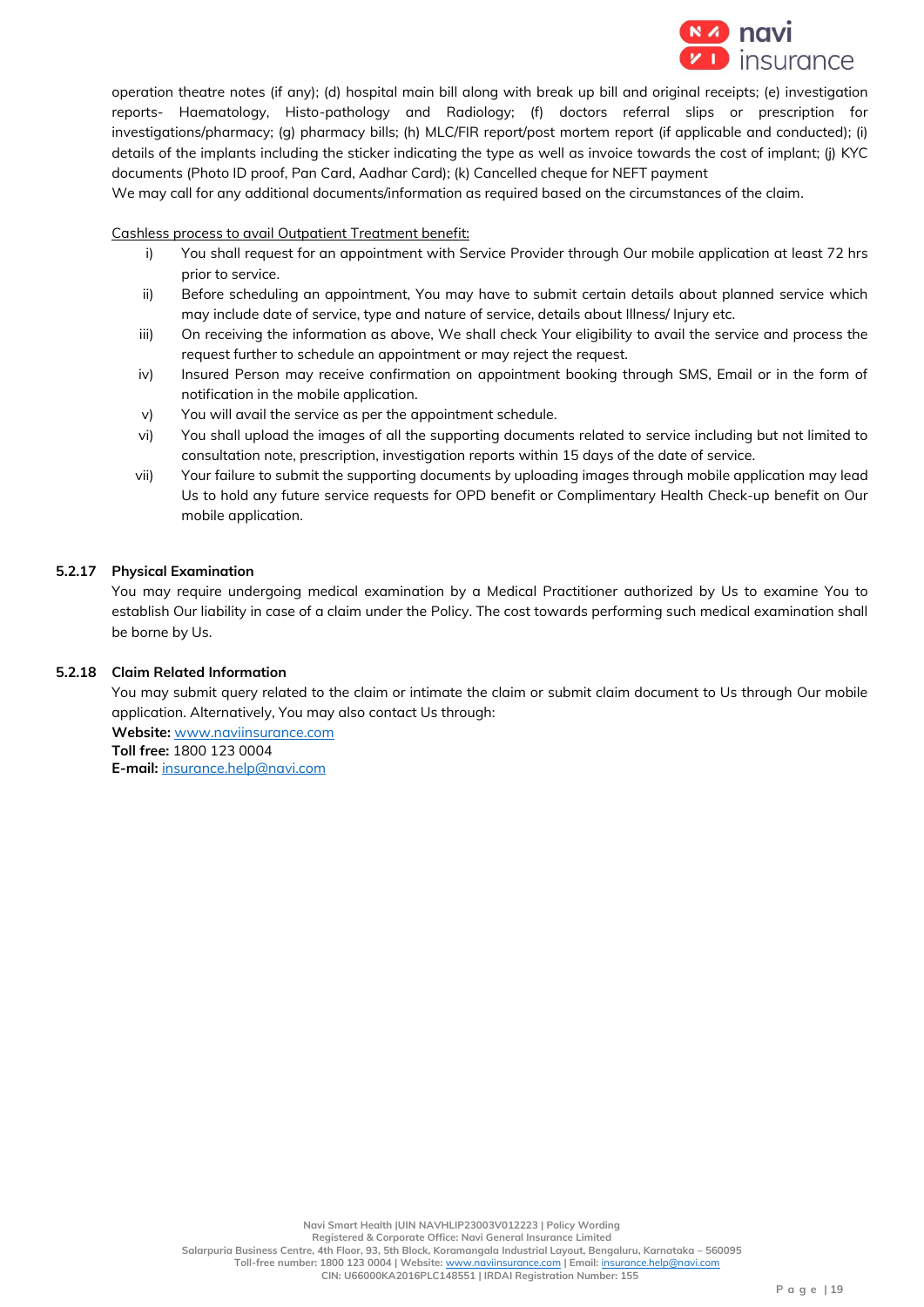

# **Annexure I**

- $\bullet$  Items which are mentioned under List I are payable under the policy.
- Items which are to be subsumed into room charges are specified in List II, procedure charges are specified in List III, costs of treatment (including costs of diagnostics) specified in List IV.
- Items which are part of room / surgical procedure / treatment (including diagnostics) as referred in the lists (II-IV) herein may not be eligible for coverage if billed separately by Hospital.

|                | List I - TOILETRIES / COSMETICS / PERSONAL COMFORT OR CONVENIENCE ITEMS / SIMILAR EXPENSES |
|----------------|--------------------------------------------------------------------------------------------|
| No.            | Item                                                                                       |
| $\mathbf{1}$   | <b>BABY FOOD</b>                                                                           |
| 2              | <b>BABY UTILITES CHARGES</b>                                                               |
| 3              | <b>BEAUTY SERVICES</b>                                                                     |
| $\overline{4}$ | <b>BELTS/BRACES</b>                                                                        |
| 5              | <b>BUDS</b>                                                                                |
| 6              | <b>COLD PACK/HOT PACK</b>                                                                  |
| 7              | <b>CARRY BAGS</b>                                                                          |
| 8              | <b>EMAIL / INTERNET CHARGES</b>                                                            |
| 9              | FOOD CHARGES (OTHER THAN PATIENT's DIET PROVIDED BY HOSPITAL)                              |
| 10             | <b>LEGGINGS</b>                                                                            |
| 11             | <b>LAUNDRY CHARGES</b>                                                                     |
| 12             | MINERAL WATER                                                                              |
| 13             | <b>SANITARY PAD</b>                                                                        |
| 14             | <b>TELEPHONE CHARGES</b>                                                                   |
| 15             | <b>GUEST SERVICES</b>                                                                      |
| 16             | <b>CREPE BANDAGE</b>                                                                       |
| 17             | DIAPER OF ANY TYPE                                                                         |
| 18             | <b>EYELET COLLAR</b>                                                                       |
| 19             | <b>SLINGS</b>                                                                              |
| 20             | BLOOD GROUPING AND CROSS MATCHING OF DONORS SAMPLES                                        |
| 21             | SERVICE CHARGES WHERE NURSING CHARGE ALSO CHARGED                                          |
| 22             | <b>TELEVISION CHARGES</b>                                                                  |
| 23             | <b>SURCHARGES</b>                                                                          |
| 24             | ATTENDANT CHARGES                                                                          |
| 25             | EXTRA DIET OF PATIENT (OTHER THAN THAT WHICH FORMS PART OF BED CHARGE)                     |
| 26             | <b>BIRTH CERTIFICATE</b>                                                                   |
| 27             | <b>CERTIFICATE CHARGES</b>                                                                 |
| 28             | <b>COURIER CHARGES</b>                                                                     |
| 29             | CONVENYANCE CHARGES                                                                        |
| 30             | MEDICAL CERTIFICATE                                                                        |
| 31             | MEDICAL RECORDS                                                                            |
| 32             | PHOTOCOPIES CHARGES                                                                        |
| 33             | <b>MORTUARY CHARGES</b>                                                                    |
| 34             | <b>WALKING AIDS CHARGES</b>                                                                |
| 35             | OXYGEN CYLINDER (FOR USAGE OUTSIDE THE HOSPITAL)                                           |
| 36             | <b>SPACER</b>                                                                              |
| 37             | SPIROMETRE                                                                                 |
| 38             | NEBULIZER KIT                                                                              |
| 39             | <b>STEAM INHALER</b>                                                                       |
| 40             | ARMSLING                                                                                   |
| 41             | <b>THERMOMETER</b>                                                                         |
| 42             | CERVICAL COLLAR                                                                            |
| 43             | <b>SPLINT</b>                                                                              |
| 44             | DIABETIC FOOT WEAR                                                                         |
| 45             | KNEE BRACES (LONG / SHORT / HINGED)                                                        |
| 46             | KNEE IMMOBILIZER / SHOULDER IMMOBILIZER                                                    |
| 47             | LUMBO SACRAL BELT                                                                          |
| 48             | NIMBUS BED OR WATER OR AIR BED CHARGES                                                     |
| 49             | AMBULANCE COLLAR                                                                           |
| 50             | AMBULANCE EQUIPMENT                                                                        |
| 51             | ABDOMINAL BINDER                                                                           |
| 52             | PRIVATE NURSES CHARGES - SPECIAL NURSING CHARGES                                           |
| 53             | SUGAR FREE TABLETS                                                                         |

**Registered & Corporate Office: Navi General Insurance Limited**

**Salarpuria Business Centre, 4th Floor, 93, 5th Block, Koramangala Industrial Layout, Bengaluru, Karnataka – 560095**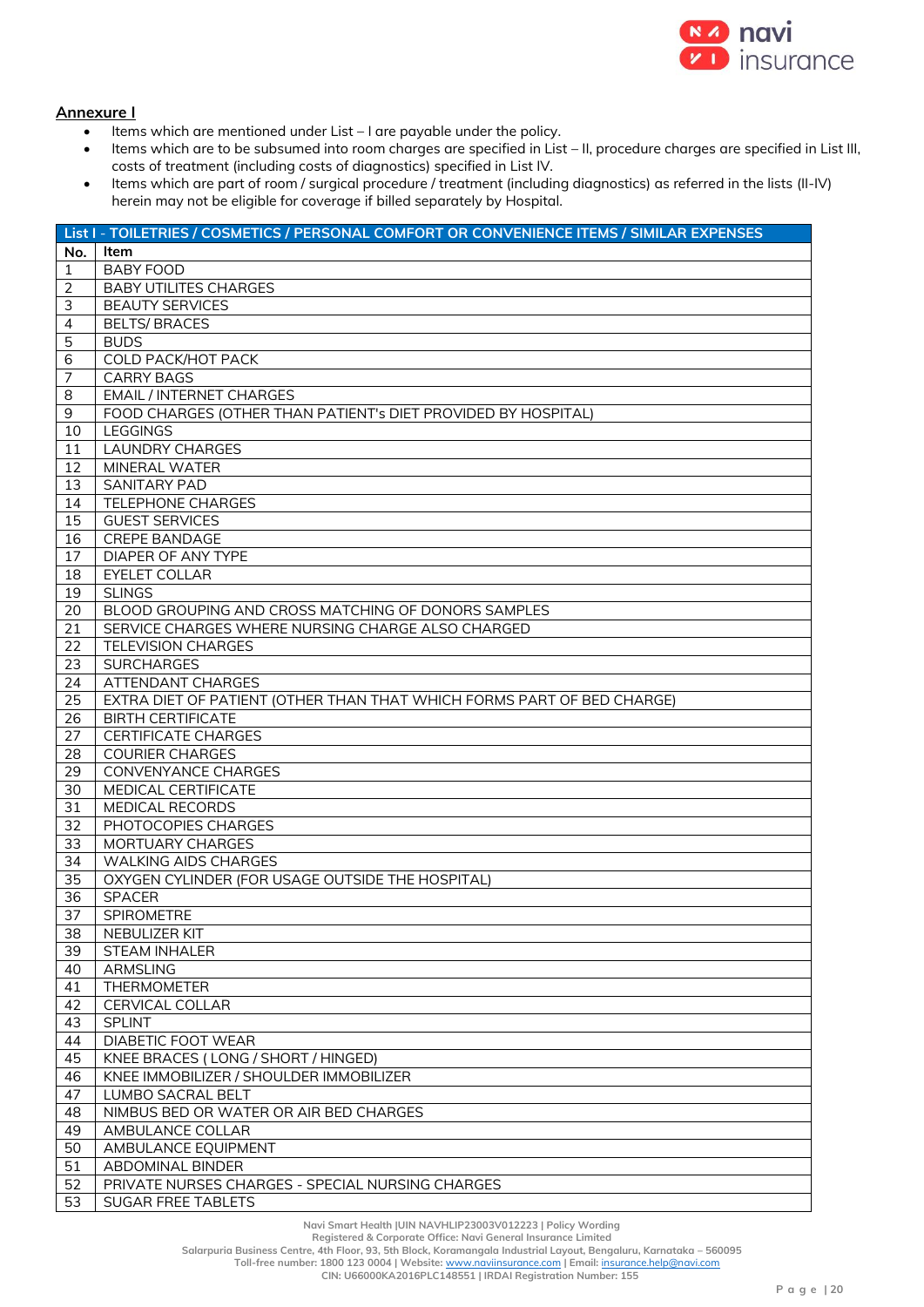

| 54                       | CREAMS POWDERS LOTIONS (Toiletries are not payable, only prescribed medical pharmaceuticals payable) |  |
|--------------------------|------------------------------------------------------------------------------------------------------|--|
| 55                       | <b>ECG ELECTRODES</b>                                                                                |  |
| 56                       | <b>GLOVES</b>                                                                                        |  |
| 57                       | NEBULISATION KIT                                                                                     |  |
| 58                       | ANY KIT WITH NO DETAILS MENTIONED [DELIVERY KIT, ORTHOKIT, RECOVERY KIT, ETC]                        |  |
| 59                       | KIDNEY TRAY                                                                                          |  |
| 60                       | <b>MASK</b>                                                                                          |  |
| 61                       | <b>OUNCE GLASS</b>                                                                                   |  |
| 62                       | <b>OXYGEN MASK</b>                                                                                   |  |
| 63                       | PELVIC TRACTION BELT                                                                                 |  |
| 64                       | PAN CAN                                                                                              |  |
| 65                       | <b>TROLLY COVER</b>                                                                                  |  |
| 66                       | UROMETER, URINE JUG                                                                                  |  |
| 67                       | AMBULANCE                                                                                            |  |
| 68                       | <b>VASOFIX SAFETY</b>                                                                                |  |
|                          | List II - Items that are to be subsumed into Room Charges                                            |  |
|                          |                                                                                                      |  |
| No.                      | Item                                                                                                 |  |
| 1                        | BABY CHARGES (UNLESS SPECIFIED/INDICATED)                                                            |  |
| $\overline{2}$           | <b>HAND WASH</b>                                                                                     |  |
| $\mathsf 3$              | <b>SHOE COVER</b>                                                                                    |  |
| $\overline{\mathcal{L}}$ | CAPS                                                                                                 |  |
| 5                        | <b>CRADLE CHARGES</b>                                                                                |  |
| 6                        | COMB                                                                                                 |  |
| $\overline{7}$           | EAU-DE-COLOGNE / ROOM FRESHNERS                                                                      |  |
| 8                        | FOOT COVER                                                                                           |  |
| $\mathsf 9$              | GOWN                                                                                                 |  |
| 10                       | <b>SLIPPERS</b>                                                                                      |  |
| 11                       | <b>TISSUE PAPER</b>                                                                                  |  |
| 12                       | <b>TOOTH PASTE</b>                                                                                   |  |
| 13                       | <b>TOOTH BRUSH</b>                                                                                   |  |
| 14                       | <b>BED PAN</b>                                                                                       |  |
| 15                       | <b>FACE MASK</b>                                                                                     |  |
| 16                       | <b>FLEXI MASK</b>                                                                                    |  |
| 17                       | <b>HAND HOLDER</b>                                                                                   |  |
| 18                       | SPUTUM CUP                                                                                           |  |
| 19                       | DISINFECTANT LOTIONS                                                                                 |  |
| 20                       | <b>LUXURY TAX</b>                                                                                    |  |
| 21                       | <b>HVAC</b>                                                                                          |  |
| 22                       | HOUSE KEEPING CHARGES                                                                                |  |
| 23                       | AIR CONDITIONER CHARGES                                                                              |  |
| 24                       | IM IV INJECTION CHARGES                                                                              |  |
| 25                       | <b>CLEAN SHEET</b>                                                                                   |  |
| 26                       | BLANKET/WARMER BLANKET                                                                               |  |
| 27                       | <b>ADMISSION KIT</b>                                                                                 |  |
| 28                       | DIABETIC CHART CHARGES                                                                               |  |
| 29                       | DOCUMENTATION CHARGES / ADMINISTRATIVE EXPENSES                                                      |  |
| 30                       | <b>DISCHARGE PROCEDURE CHARGES</b>                                                                   |  |
| 31                       | <b>DAILY CHART CHARGES</b>                                                                           |  |
| 32                       | ENTRANCE PASS / VISITORS PASS CHARGES                                                                |  |
| 33                       | EXPENSES RELATED TO PRESCRIPTION ON DISCHARGE                                                        |  |
| 34                       | FILE OPENING CHARGES                                                                                 |  |
| 35                       | INCIDENTAL EXPENSES / MISC. CHARGES (NOT EXPLAINED)                                                  |  |
| 36                       | PATIENT IDENTIFICATION BAND / NAME TAG                                                               |  |
| 37                       | PULSEOXYMETER CHARGES                                                                                |  |
|                          |                                                                                                      |  |

**Navi Smart Health |UIN NAVHLIP23003V012223 | Policy Wording**

**Registered & Corporate Office: Navi General Insurance Limited**

**Salarpuria Business Centre, 4th Floor, 93, 5th Block, Koramangala Industrial Layout, Bengaluru, Karnataka – 560095**